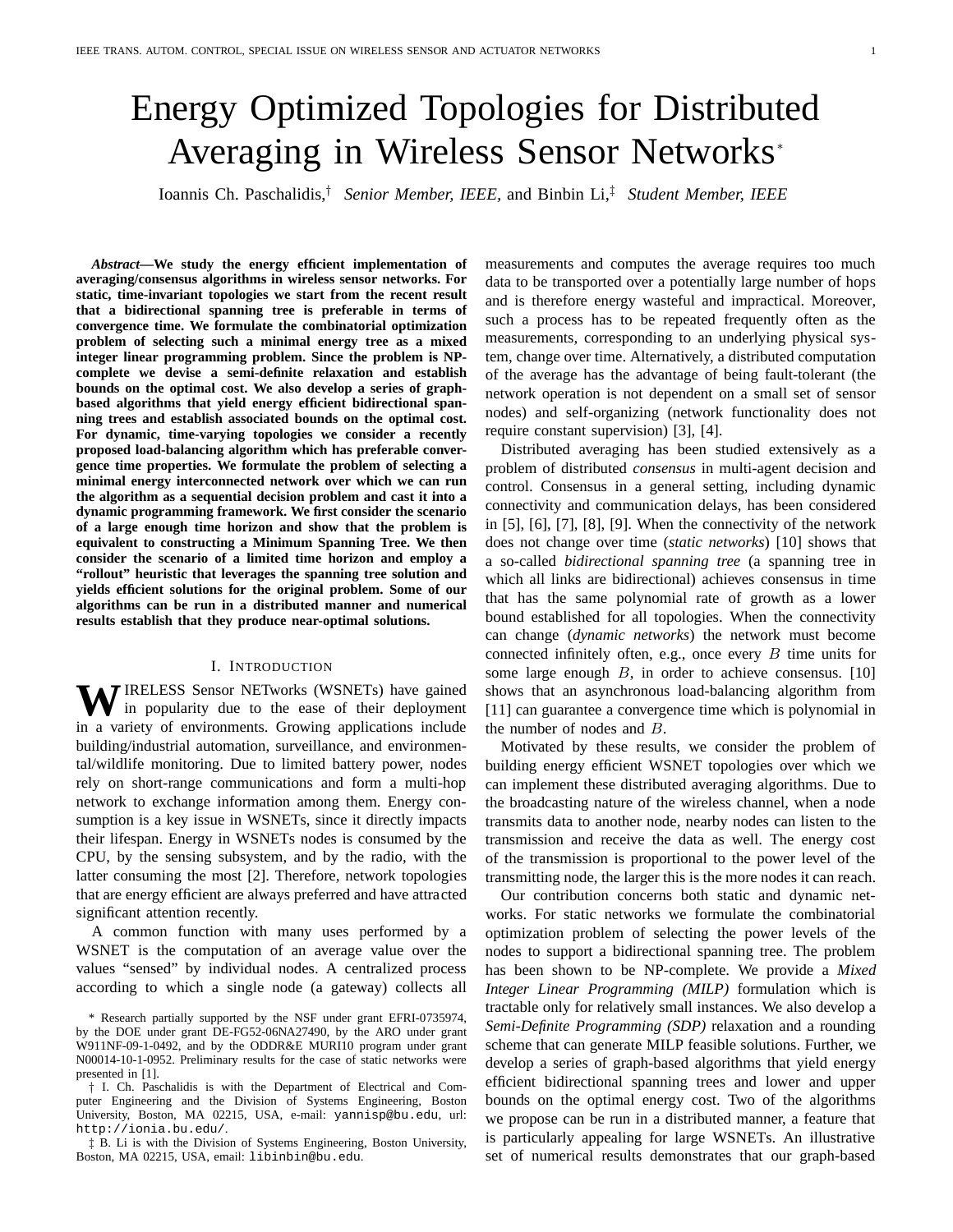algorithms obtain solutions that are quite close to optimal.

To model dynamic networks we assume that communication between two nodes with sufficient power to talk to each other is intermittent (affected by the "state" of the channel). Hence, any packet generated by one of the nodes is received by the other node with a certain "success" probability. Our goal at any given point of time is to specify a pair of nodes that should attempt to communicate so as to guarantee that the network becomes connected once every  $B$  time units while it remains energy-efficient. We formulate this problem as a sequential decision problem and cast it into a *Dynamic Programming (DP)* framework. In particular, we provide a finite horizon formulation with a horizon of length  $B$  and a large terminal cost corresponding to the case that connectivity is not achieved at the end of the horizon. First we consider the regime where  $B$  is large enough and the terminal cost is never paid. We establish some structural properties of the optimal policy and show that it corresponds to the construction of a *Minimum Spanning Tree (MST)*. The MST problem can be solved in a distributed manner using an algorithm from [12].We then attempt to tackle the case where the horizon  $B$  is finite and a terminal cost can not be ignored. The corresponding DP problem is difficult to solve. We resort to heuristics, in particular, we propose a rollout algorithm ([13]) that leverages the MST solution.

The rest of this paper is organized as follows. In Sec. II we establish our notation and review results on averaging/consensus algorithms. Sec. III presents our results on static networks. Sec. IV collects our results on dynamic networks. Conclusions are in Sec. V.

**Notational Conventions:** Throughout the paper all vectors are assumed to be column vectors. We use lower case boldface letters to denote vectors and for economy of space we write  $\mathbf{x} = (x_1, \dots, x_N)$  for the column vector **x**. **x**' denotes the transpose of  $x$ ,  $||x||$  its Euclidean norm, and 0, 1 the vector of all zeros and ones, respectively. We use upper case boldface letters to denote matrices and  $\mathbf{A} = (a_{ij})_{i,j=1}^N$ indicates the matrix **A** with  $i, j$  element  $a_{ij}$ . We write **I** for the identity matrix and 0 for the matrix of all zeros. We use  $diag(\mathbf{x})$  to denote a diagonal matrix with the elements of the vector x in the main diagonal and zeros elsewhere. Similarly,  $diag(\mathbf{A}_1, \ldots, \mathbf{A}_n)$  denotes the block diagonal matrix with matrices  $A_1, \ldots, A_n$  in the main diagonal. Finally, for any set  $\mathcal{X}, |\mathcal{X}|$  denotes its cardinality.

## II. CONSENSUS AND AVERAGING

## *A. The agreement algorithm*

We start by describing the agreement algorithm run by a set  $\mathcal{N} = \{1, 2, \dots, N\}$  of nodes. The values stored at the nodes at time t are denoted by the vector  $\mathbf{x}(t) = (x_1(t), \dots, x_N(t)).$ The nodes update their values as

$$
x_i(t+1) = \sum_{j=1}^{N} a_{ij}(t)x_j(t), \qquad i = 1, ..., N,
$$
 (1)

or, in matrix form  $\mathbf{x}(t + 1) = \mathbf{A}(t)\mathbf{x}(t)$ , where  $\mathbf{A}(t) =$  $(a_{ij}(t))_{i,j=1}^N$  is a nonnegative stochastic matrix. In words, every node forms a convex combination of its value with the values of the nodes it receives messages from, assuming that  $a_{ij}(t) > 0$  if and only if node j sends messages to i at time  $t$ . As is common with consensus algorithms we make the following assumption.

## **Assumption A**

*There exists a positive constant*  $\alpha$  *such that:* (i)  $a_{ii}(t) \geq \alpha$ , *for all*  $i, t$ ;  $(ii)$   $a_{ij}(t) \in \{0\} \cup [\alpha, 1]$ *, for all*  $i$ *, j; and*  $(iii)$  $\sum_{j=1}^{N} a_{ij}(t) = 1$ *, for all i.* 

The communication pattern between the nodes at time  $t$ can also be represented by a directed graph  $\mathcal{G}(t) = (\mathcal{N}, \mathcal{E}(t)),$ where  $\mathcal{E}(t)$  is the arc set and  $(j, i) \in \mathcal{E}(t)$  if  $a_{ij}(t) > 0$ .

Our next two assumptions require that following an arbitrary time t, and for any  $i, j$ , there is a sequence of communications through which node  $i$  will influence (directly or indirectly) the value held by node  $j$ .

#### **Assumption B**

*For every*  $t \geq 0$ *, the graph*  $\mathcal{G} = (\mathcal{N}, \cup_{s \geq t} \mathcal{E}(s))$  *is strongly connected.*

## **Assumption C (Bounded Interconnectivity Times)**

*There is some B such that for all* k*, the graph*  $(N, \mathcal{E}(kB) \cup$  $\mathcal{E}(kB + 1) \cup \cdots \cup \mathcal{E}((k+1)B)$  *is strongly connected.* 

For the agreement algorithm, the following result is from [6] and [14].

**Theorem II.1** *Under Assumptions A and C, the agreement algorithm guarantees asymptotic consensus, that is, there exists some* c*, which depends on* x(0) *and the sequence of graphs*  $G(\cdot)$ *, such that*  $\lim_{t\to\infty} x_i(t) = c$ *, for all i.* 

#### *B. Static topologies and convergence results*

Consider now the static connectivity case [5], i.e.,  $\mathbf{A}(t) =$ A for all  $t$ . Notice A can be thought as the transition probability matrix of an (irreducible and aperiodic) Markov chain, thus,  $A^t$  converges to a matrix whose rows are equal to  $\pi =$  $(\pi_1, \ldots, \pi_n)$  – the steady-state probability vector. Interesting special cases of the consensus algorithm include:  $(i)$  the so called *bidirectional* or *symmetric* case where communication between nodes is always bidirectional, i.e.,  $(i, j) \in \mathcal{E}(t)$  if and only if  $(j, i) \in \mathcal{E}(t)$ , and  $(ii)$  the *equal-neighbor* case where the  $a_{ij}$ 's are equal for all  $j \in \{i\} \cup \mathcal{N}_i(t)$  where  $\mathcal{N}_i(t) = \{j | j \neq i, (j, i) \in \mathcal{E}(t)\}.$ 

We are interested in using the agreement algorithm to average the initial values  $x_i(0)$ ,  $i = 1, \ldots, n$ , of the nodes. To that end, we can scale the initial values by replacing  $x_i(0)$  with  $x_i(0)/(N\pi_i)$  in which case the consensus algorithm converges to the average  $\lim_{t\to\infty} x_i(t) = \sum_{i=1}^N \pi_i x_i(0)/(N\pi_i)$  =  $(1/N)\sum_{i=1}^{N}x_i(0)$ . We will refer to this as the *scaled averaging algorithm* and it requires a centralized computation of the steady-state probabilities which needs global connectivity information (the matrix  $A$ ). An approach that uses only local information and no centralized computation is provided in [10] for the bidirectional, equal-neighbor case and employs two parallel runs of the consensus algorithm. The corresponding algorithm, given below, starts with initial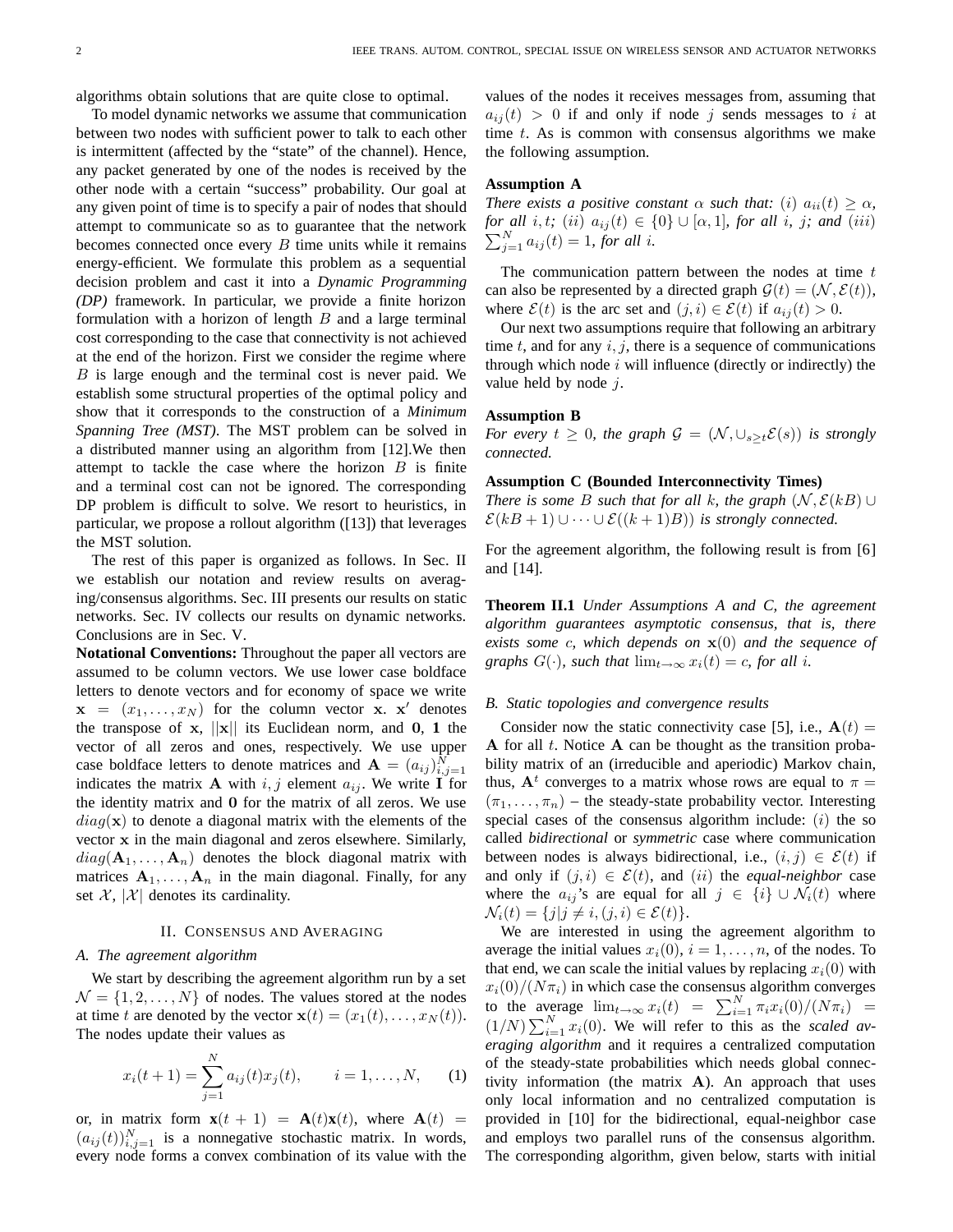values  $\mathbf{x}(0)$  and maintains values  $\mathbf{y}(t) = (y_1(t), \dots, y_N(t)),$  $z(t) = (z_1(t), \ldots, z_N(t))$ , and  $x(t)$  at each time t.

## **Algorithm 1**

- *Initialize:*  $y_i(0) = 1/|\mathcal{N}_i(t)|$  *and*  $z_i(0) = x_i(0)/|\mathcal{N}_i(t)|$ *for all* i*.*
- The nodes update  $y(t)$ ,  $z(t)$  using the consensus algo*rithm as:*  $\mathbf{y}(t+1) = \mathbf{A}\mathbf{y}(t)$  *and*  $\mathbf{z}(t+1) = \mathbf{A}\mathbf{z}(t)$ *.*
- *Each node i sets:*  $x_i(t) = z_i(t)/y_i(t)$ .

Noting that in the bidirectional equal-neighbor case the transition probabilities are given by  $\pi_i = |\mathcal{N}_i(t)|/(\sum_{i=1}^N |\mathcal{N}_i(t)|)$ , it can be easily verified that  $\lim_{t \to \infty} x_i(t) = (1/N) \sum_{i=1}^{N} x_i(0)$ as desired.

To characterize the rate of convergence and the convergence time, let  $\lambda_1(= 1) \geq \lambda_2 \geq \ldots \geq \lambda_N$  be the eigenvalues of **A** and define  $\mathbf{x}^* = \lim_{t \to \infty} \mathbf{A}^t \mathbf{x}(0), \; \mathcal{X} = {\mathbf{x}^* | \forall \mathbf{x}(0)}.$  The *convergence rate* of the consensus algorithm on a graph with connectivity matrix A is defined

$$
\rho = \sup_{\mathbf{x}(0)\notin\mathcal{X}} \lim_{t\to\infty} \left( \frac{\|\mathbf{x}(t) - \mathbf{x}^*\|}{\|\mathbf{x}(0) - \mathbf{x}^*\|} \right)^{\frac{1}{t}} = \max\{|\lambda_2|, |\lambda_N|\}, \tag{2}
$$

and the *convergence time*  $T_N(\epsilon)$  is defined as

$$
T_N(\epsilon) = \min\bigg\{\tau \bigg| \frac{\|\mathbf{x}(t) - \mathbf{x}^*\|_{\infty}}{\|\mathbf{x}(0) - \mathbf{x}^*\|_{\infty}} \leq \epsilon, \forall t \geq \tau, \forall \mathbf{x}(0) \notin \mathcal{X}\bigg\}.
$$
\n(3)

[10] shows that there exist graphs for which the convergence time  $T_N(\epsilon)$  is  $\Omega(N^2 \log(1/\epsilon))$ . Moreover, in the *bidirectional equal-neighbor* case one can achieve the same polynomial growth of the convergence time if enough arcs are deleted so that the consensus algorithm runs on a so called *bidirectional spanning tree.* Specifically, a directed graph  $\mathcal{G} = (\mathcal{N}, \mathcal{E})$  is said to be a *bidirectional spanning tree* if (a) it is symmetric, i.e., if arc  $(i, j) \in \mathcal{E}$  then  $(j, i) \in \mathcal{E}$ ; (b) it contains all self-arcs  $(i, i)$ ; and  $(c)$  if we ignore the orientation of the arcs and delete selfarcs and any duplicate arcs between any two nodes then we obtain a spanning tree. For such bidirectional spanning trees, [10] shows that  $\rho \leq 1 - 1/(3N^2)$  and  $T_N(\epsilon) = O(N^2 \log(N/\epsilon)).$ It follows that Algorithm 1 has  $O(N^2 \log(N/\epsilon))$  convergence time when run on a bidirectional spanning tree. In fact, if the nodes know the total number of nodes  $N$ , Algorithm 1 is not needed and the scaled averaging algorithm can reach the average using local information only.

#### *C. Dynamic topologies and convergence results*

Next consider the case where communications are still bidirectional but the topology changes dynamically ([15], [16]). [10] shows that the convergence time of the general agreement algorithm is not polynomially bounded, even though it is an open question whether this is the case when restricting to symmetric graphs. When focusing on the equal-neighbor version of the agreement algorithm, [17] gives an example that has exponential convergence time. In particular, if  $B$  (cf. Assumption C) is proportional to  $N$ , the convergence time increases faster than an exponential in N.

For the symmetric dynamic network satisfying Assumption C, [10] proposes a variation of an old *load-balancing* algorithm from [11] to tackle the problem. We describe the steps that each node carries out at each time  $t$  in Algorithm 2. We denote the node executing the steps below as node  $i$ . Some steps refer to the neighbors of node  $i$ , which means nodes other than  $i$  that are its neighbors at the time the corresponding step is being executed.

## **Algorithm 2**

*For a node i in the network, if*  $\mathcal{N}_i(t)$  *is empty, node i does nothing at time* t*; else, node* i *carries out the following steps.*

- *Node i broadcasts its current value*  $x_i$  to all of its *neighboring nodes (every k with*  $k \in \mathcal{N}_i(t)$ ).
- *Node* i *finds a neighboring node* j *with the smallest value:*  $x_j = \min\{x_k \mid k \in \mathcal{N}_i(t)\}\$ . If  $x_i \leq x_j$ , then node *i* does  $\emph{nothing further at this step. If $x_j < x_i$, then node $i$ makes $i$ for all $i \in \{1,2, \ldots, n\}$, and $i$ for all $i \in \{1,2, \ldots, n\}$, and $i$ for all $i \in \{1,2, \ldots, n\}$, and $i$ for all $i \in \{1,2, \ldots, n\}$, and $i$ for all $i \in \{1,2, \ldots, n\}$, and $i$ for all $i \in \{1,2, \ldots, n\}$, and $i$ for all $i \in \{1,2, \ldots, n\}$, and $i$ for all $i \in \{1,2, \ldots, n\}$, and $i$ for$ *an offer of*  $(x_i - x_j)/2$  *to j.*
- *If Node* i *does not receive any offers, it does nothing further at this step. Otherwise, it sends an acceptance to the sender of the largest offer and a rejection to all the other senders. It updates the value of*  $x_i$  *by adding the value of the accepted offer.*
- *If an acceptance arrives for the offer made by node* i*, node i updates*  $x_i$  *by subtracting the value of the offer.*

To characterize the rate of convergence and the convergence time, [10] introduces the following "Lyapunov" function to quantify the distance of the state  $x(t)$  from the desired limit:

$$
V(t) = \|\mathbf{x}(t) - \frac{1}{N} \sum_{i=1}^{N} x_i(0)\mathbf{1}\|^2.
$$
 (4)

It is shown that  $V(t)$  is a monotonically non-increasing function of  $t$  when performing Algorithm 2. Given a sequence of graphs  $G(t)$  on N nodes, and an initial vector  $x(0)$ , the convergence time  $T_{G(\cdot)}(x(0), \epsilon)$  is defined as:

$$
T_{G(\cdot)}(x(0), \epsilon) = \min\{t | V(\tau) \le \epsilon V(0), \forall \tau \ge t\}.
$$
 (5)

The (worst case) convergence time,  $T_N(B, \epsilon)$ , is defined as the maximum value of  $T_{G(\cdot)}(x(0), \epsilon)$ , over all initial conditions  $x(0)$ , and all graph sequences  $G(\cdot)$  on  $\mathcal N$  that satisfy Assumption C for that particular  $B$ . [10] shows that there exists a constant  $c > 0$  such that for every N and  $\epsilon > 0$ ,  $V((k + 1)B) \leq (1 - 1/(2N^3))V(kB)$ , i.e.,  $T_N(B, \epsilon) \leq$  $cBN^3\log\frac{1}{\epsilon}$ .

## III. ENERGY EFFICIENT TOPOLOGY FOR AVERAGING – STATIC NETWORKS

## *A. Problem formulation*

Consider a set of nodes  $\mathcal{N} = \{1, 2, ..., N\}$ . Each node *i* has some power limit  $P_i^{max}$   $(i = 1, ..., N)$  which determines its potential neighboring nodes. We let  $P_{ij}$  denote the minimum transmit power needed by node  $i$  to reach node  $j$ . Let  $A$  denote the set of *potential bidirectional* links between the nodes, that is,  $A = \{(i, j) | i < j, P_i^{max} \ge P_{ij}, P_j^{max} \ge P_{ji}\}.$  As defined, A contains undirected links; replacing each link  $(i, j)$ in A with the two corresponding directed links  $(i, j)$  and  $(j, i)$ we form an arc set  $A_c$ . Consistent with Assumption B we assume that the graph  $(N, \mathcal{A}_c)$  is strongly connected.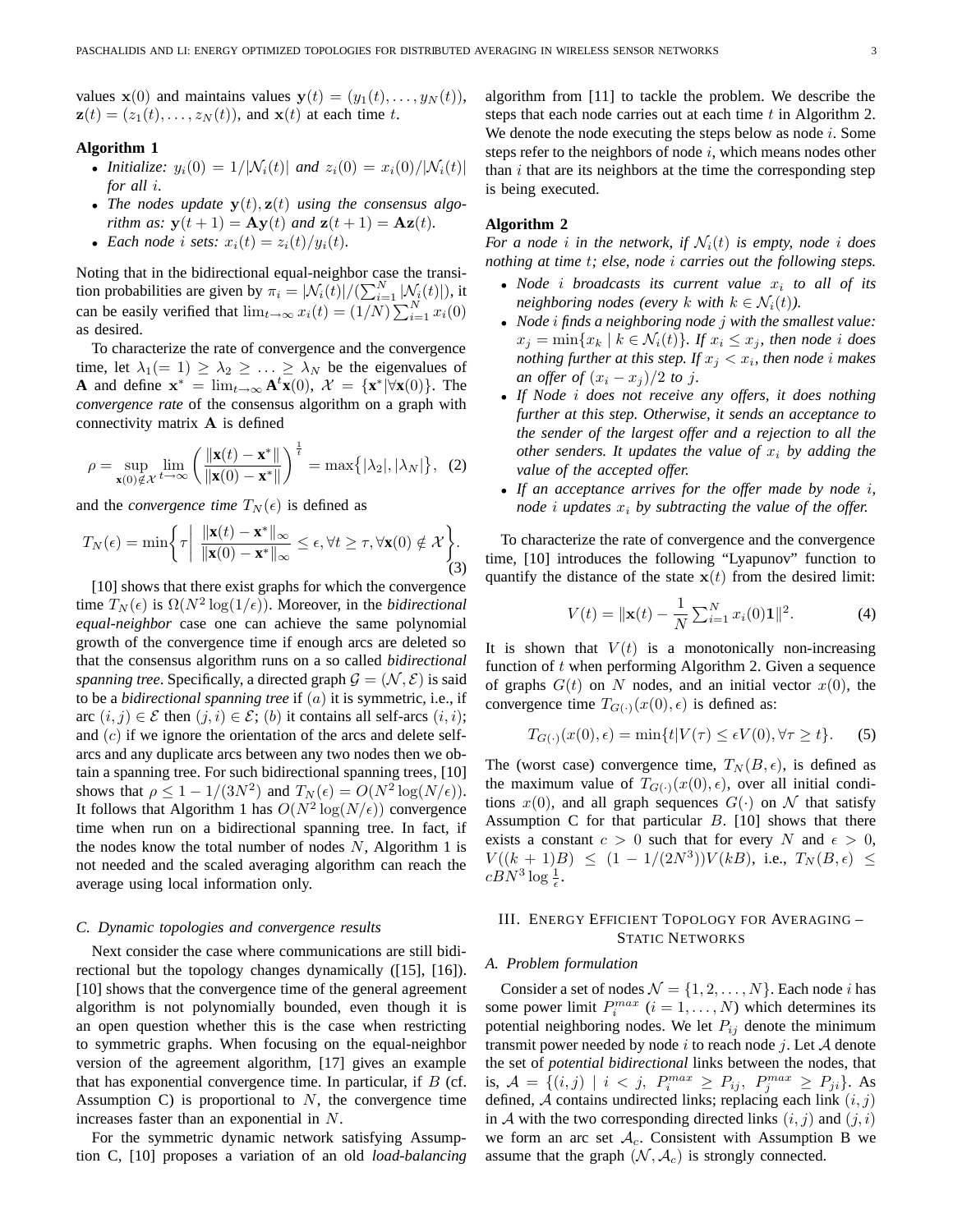Transmissions by a node  $i$  to node  $j$  can be heard without any additional energy expense by any other node  $k$  with  $P_{ik} \leq P_{ij}$ . The objective is to minimize the total transmit energy consumption over all nodes in the network while maintaining a bidirectional spanning tree. To that end, maintaining a connection between nodes  $i$  and  $j$  requires that  $i$  uses a transmit power no less than  $P_{ij}$  and j uses a transmit power no less than  $P_{ji}$ . We note that nodes consume energy when they receive as well, but this is no significantly different from the energy used while listening. In the model we consider, nodes are listening all the time so there is no need to include the corresponding energy consumption in our minimization. To reduce the latter energy, one could allow the nodes to "sleep"; see related work in [18]. We also remark that the model we introduced can accommodate any physical layer model that prescribes the transmit power needed to reach node j from *i*. As an example, we can use  $P_{ij} = d_{ij}^{\alpha_c}$ , where  $d_{ij}$  is the Euclidean distance between nodes i and j, and  $\alpha_c$  is the channel loss exponent.

*1) Mixed integer linear programming model:* Our formulation is similar to [19] which proposed an MILP for minimum power multicasting in wireless networks with sectored antennas.

Let  $P_i \in [0, P_i^{max}]$  be the transmit power of node *i*. Let  $F_{ij}$ (respectively,  $F_{ii}$ ),  $(i, j) \in A$ , represent the flow from node i to node  $j$  (respectively, from node  $j$  to  $i$ ). We adopt indicator variables  $X_{ij} \in \{0,1\}$ ,  $(i, j) \in \mathcal{A}$ , to show whether there is flow on link  $(i, j) \in A$ . For those  $(i, j) \notin A$  we make the convention  $X_{ij} = 0$ ; while for those  $(i, j) \in A$ , if  $F_{ij} > 0$  or  $F_{ji} > 0$  then  $X_{ij} = 1$ .

The bidirectional topology optimization problem can be cast as a single-origin multiple-destination uncapacitated flow problem with integer constraints indicating the selection of bidirectional links. Any node can be selected as the origin of the flow; we select node 1. The corresponding flow problem involves routing  $N - 1$  units of supply from node 1 (which has no demand) to all other nodes each of which has one unit of demand and zero units of supply. The MILP formulation is in Fig. 1.

Some explanations are in order. The objective function (6) is equal to the total energy consumption by all nodes. Constraints (7)–(9) maintain flow conservation. Constraints (10)–(11) reflect our conventions for the binary variables  $X_{ii}$ setting them to one if there is flow on the link  $(i, j) \in A$  in either direction. Constraint (14) guarantees that no redundant links are selected and the resulting graph is a spanning tree. Finally, constraints  $(12)$ – $(13)$  ensure that each selected link from A will be bidirectional and the appropriate level of transmit power will be accounted for at both nodes incident to the link. The number of integer variables  $X_{ij}$  is  $|\mathcal{A}|$  and the number of continuous variables ( $F_{ij}$ 's and  $P_i$ 's) is equal to  $2|\mathcal{A}| + N$ .

The problem considered has been shown to be NP-complete in [20], which has led to heuristics. For instance, [19] used an incremental cost mechanism to select communication links to form a spanning tree. [21] proposed a procedure to incrementally increase transmit powers until a spanning tree is formed. A similar approach is employed in [22] for minimum energy

$$
C^{MILP} = \min \sum_{i=1}^{N} Y_i
$$
 (6)

$$
s.t. \sum_{\{j|(1,j)\in\mathcal{E}\}} F_{1j} = N - 1,\tag{7}
$$

$$
\sum_{\{j|(1,j)\in\mathcal{E}\}} F_{j1} = 0,\tag{8}
$$

$$
\sum_{\{j|(i,j)\in\mathcal{E}} F_{ji} - \sum_{\{j|(i,j)\in\mathcal{E}} F_{ij} = 1, \ \forall i \in \mathcal{N} \setminus \{1\}, \qquad (9)
$$

$$
\begin{array}{ll}\n\text{or } (j,i)\in \mathcal{E} \} & \text{or } (j,i)\in \mathcal{E} \\
(N-1)\cdot X_{ij} - F_{ij} \geq 0, \quad \forall (i,j)\in \mathcal{E},\n\end{array} \tag{10}
$$

$$
(N-1) \cdot X_{ij} - F_{ji} \ge 0, \quad \forall (i, j) \in \mathcal{E}, \tag{11}
$$

$$
Y_i - X_{ij} P_{ij} \ge 0, \quad \forall (i, j) \in \mathcal{E}, \tag{12}
$$

$$
Y_j - X_{ij} P_{ji} \ge 0, \quad \forall (i, j) \in \mathcal{E}, \tag{13}
$$

$$
\sum_{(i,j)\in\mathcal{E}} X_{ij} = N - 1,\tag{14}
$$

$$
X_{ij} \in \{0, 1\}, \quad \forall (i, j) \in \mathcal{E}, \tag{15}
$$

$$
F_{ij}, F_{ji} \ge 0, \quad \forall (i, j) \in \mathcal{E}, \tag{16}
$$

 $Y_i \geq 0, \quad \forall i.$  (17)

broadcasting with symmetric communication links.

#### *B. An algorithm based on a semi-definite relaxation*

In this section we develop an SDP relaxation of the MILP and use it to bound the objective as well as obtain a feasible solution. SDP minimizes a linear function subject to a linear matrix inequality. SDP problems are convex and can be solved in polynomial-time by interior point methods using available solvers (e.g., [23]).

We start with some background and notation. For symmetric matrices M and Z in  $\mathbb{R}^{m \times m}$  their *Frobenius* inner product is given by

$$
\mathbf{M} \bullet \mathbf{Z} \triangleq \sum_{i=1}^{m} \sum_{j=1}^{m} M_{ij} Z_{ij} = Tr(\mathbf{MZ}),
$$

where  $Tr(\cdot)$  denotes the trace of a matrix. Given symmetric matrices  $\mathbf{M}_i \in \mathbb{R}^{m \times m}$ ,  $i = 0, \dots, n$ , an SDP (in its dual form) is a problem of the following form with decision variables the elements of the symmetric matrix Z:

$$
\begin{array}{ll}\n\max & \mathbf{M}_0 \bullet \mathbf{Z} \\
\text{s.t.} & \mathbf{M}_i \bullet \mathbf{Z} = c_i, \quad i = 1, \dots, n, \\
\mathbf{Z} \succeq 0,\n\end{array}
$$

where " $\succeq$  0" denotes positive semi-definiteness.

The integrality constraint (15) can be rewritten as

$$
X_{ij}^2 - X_{ij} = 0, \quad \forall (i, j) \in \mathcal{A}.
$$
 (18)

The inequalities  $(10)$ ,  $(11)$ ,  $(12)$ , and  $(13)$  can be easily transformed into equalities by adding slack variables

$$
(N-1) \cdot X_{ij} - F_{ij} - S_{ij} = 0, \quad \forall (i, j) \in \mathcal{A}, \quad (19)
$$
  

$$
(N-1) \cdot X_{ij} - F_{ji} - S_{ji} = 0, \quad \forall (i, j) \in \mathcal{A}, \quad (20)
$$

$$
P_i - X_{ij} P_{ij} - T_{ij} = 0, \quad \forall (i, j) \in \mathcal{A}, \quad (21)
$$

$$
P_j - X_{ij} P_{ji} - T_{ji} = 0, \quad \forall (i, j) \in \mathcal{A}, \quad (22)
$$

Fig. 1. The MILP formulation of the minimal energy bidirectional spanning tree construction.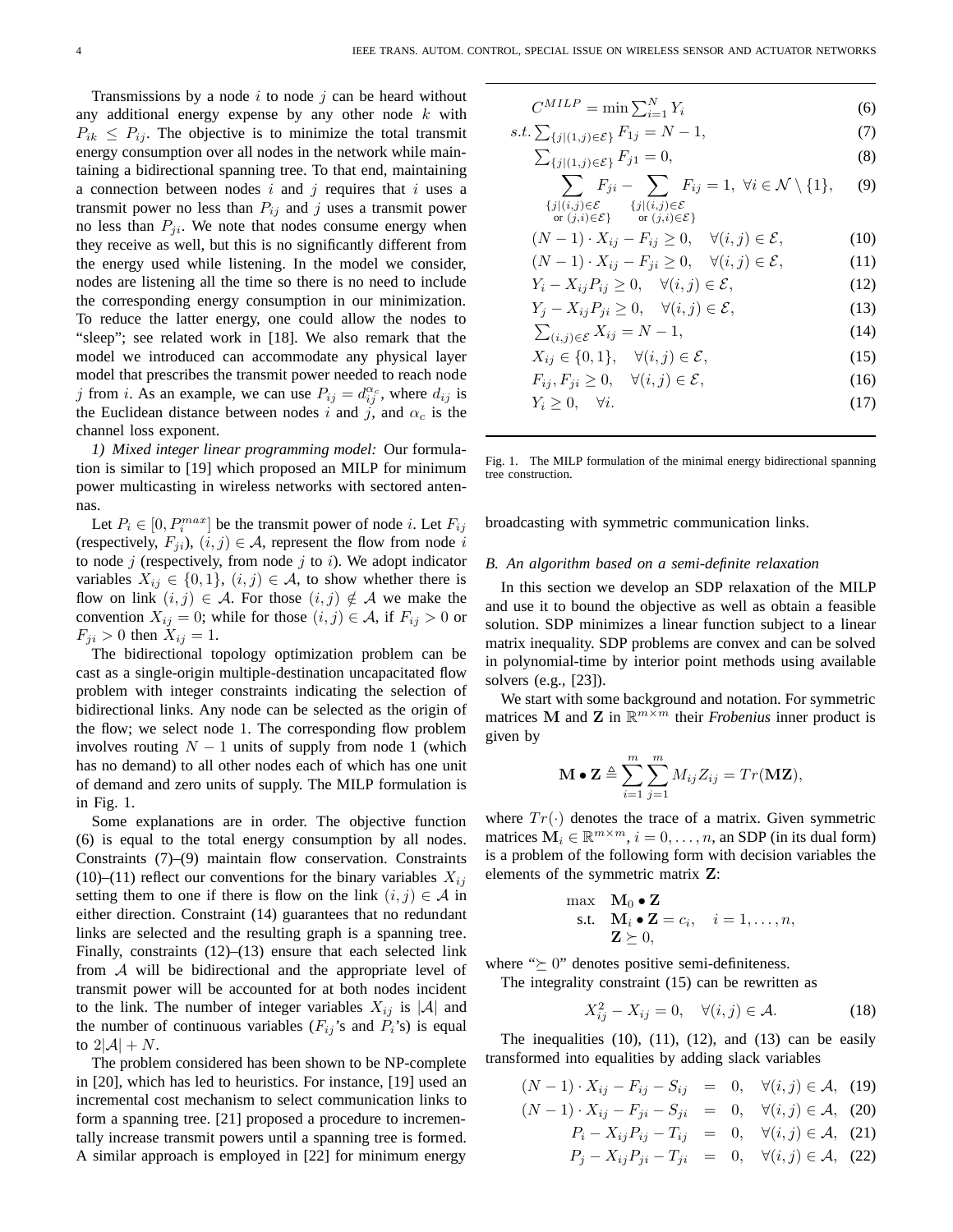$$
S_{ij}, S_{ji}, T_{ij}, T_{ji} \geq 0, \quad \forall (i, j) \in \mathcal{A}. \quad (23)
$$

We will add the following (redundant in the MILP) constraint to make the relaxation tighter. Specifically, the constraint guarantees that every node is connected to some other node:

$$
\sum_{\{j|(j,i)\in\mathcal{A}\}} X_{ji} + \sum_{\{j|(i,j)\in\mathcal{A}\}} X_{ij} - Q_i = 1, \quad \forall i \in \mathcal{N}, \quad (24)
$$

$$
Q_i \geq 0, \quad \forall i \in \mathcal{N}. \quad (25)
$$

Let also adopt a special variable  $V = 1$  or equivalently,

$$
V^2 = 1, \quad V \ge 0. \tag{26}
$$

Let now  $\mathbf{x} = (X_{ij}; (i,j) \in \mathcal{A})$ ,  $\tilde{\mathbf{x}} = (\mathbf{x}, V)$ ,  $\mathbf{p} = (P_1, \ldots, P_N), \mathbf{f} = (F_{ij}, F_{ji}; (i, j) \in \mathcal{A}), \mathbf{s} =$  $(S_{ij}, S_{ji}; (i, j) \in \mathcal{A}),$  **t** =  $(T_{ij}, T_{ji}; (i, j) \in \mathcal{A}),$ and  $\mathbf{q} = (Q_1, \dots, Q_N)$ . Let also  $k(X_{ij})$  (respectively,  $k(F_{ij})$ ,  $k(T_{ij})$ ) denote the position of  $X_{ij}$  (respectively,  $F_{ij}$ ,  $T_{ij}$ ) in x (respectively, f, t). Define  $X = \tilde{\mathbf{x}}\tilde{\mathbf{x}}'$  and  $Z = diag(X, diag(p), diag(f), diag(s), diag(t), diag(q)).$ Next, we consider the constraints of the MILP one by one and write them in an SDP form.

Eq. (7) can be written as

$$
diag(0,0,B_1,0,0,0) \bullet Z = N - 1,
$$
 (27)

where  $\mathbf{B}_1$  is a matrix with  $(\mathbf{B}_1)_{k(F_{1i}),k(F_{1i})} = 1$  for  $(1, j) \in \mathcal{A}$ and all other entries zero.

Eq. (8) can be written as

$$
diag(\mathbf{0}, \mathbf{0}, \mathbf{B}_2, \mathbf{0}, \mathbf{0}, \mathbf{0}) \bullet \mathbf{Z} = 0,
$$
 (28)

where  $\mathbf{B}_2$  is a matrix with  $(\mathbf{B}_2)_{k(F_{i1}),k(F_{i1})}=1$  for  $(1, j) \in \mathcal{A}$ and all other entries zero.

Eq. (9) can be written as

$$
diag(\mathbf{0}, \mathbf{0}, \mathbf{B}_3^i, \mathbf{0}, \mathbf{0}, \mathbf{0}) \bullet \mathbf{Z} = 1, \quad \forall i \in \mathcal{N} \setminus \{1\}, \qquad (29)
$$

where  $\mathbf{B}_3^i$  is a matrix with  $(\mathbf{B}_3^i)_{k(F_{ji}),k(F_{ji})} = 1$ for all j such that  $(j, i)$  or  $(i, j)$   $\in$  A,  $(\mathbf{B}_{3}^{i})_{k(F_{ij}),k(F_{ij})} = -1$  for all j such that  $(j,i)$  or  $(i,j) \in \mathcal{A}$ and all other entries zero.

Eq. (18) can be written as

$$
diag(\mathbf{B}_4^{ij}, \mathbf{0}, \mathbf{0}, \mathbf{0}, \mathbf{0}, \mathbf{0}) \bullet \mathbf{Z} = 0, \ \forall (i, j) \in \mathcal{A}, \qquad (30)
$$

where  $\mathbf{B}_4^{ij}$  is a matrix with  $(\mathbf{B}_4^{ij})_{k(X_{ij}), |\mathcal{A}|+1}$  =  $(\mathbf{B}_4^{ij})_{|\mathcal{A}|+1,k(X_{ij})} = -1/2, \; (\mathbf{B}_4^{ij})_{k(X_{ij}),k(X_{ij})} = 1$  and all other entries are equal to zero.

Similarly,  $V^2 = 1$  (cf. (26)) can be written as

$$
diag(B_5, 0, 0, 0, 0, 0) \bullet Z = 1,
$$
 (31)

where  $(\mathbf{B}_5)_{|\mathcal{A}|+1,|\mathcal{A}|+1} = 1$  and all other entries zero. Eq. (19), (20) can be written as

$$
diag(\mathbf{B}_6^{ij}, \mathbf{0}, \mathbf{B}_7^{ij}, \mathbf{B}_7^{ij}, \mathbf{0}, \mathbf{0}) \bullet \mathbf{Z} = 0, \ \forall (i, j) \in \mathcal{A}, \tag{32}
$$

$$
diag(\mathbf{B}_6^{ij}, \mathbf{0}, \mathbf{B}_7^{ji}, \mathbf{B}_7^{ji}, \mathbf{0}, \mathbf{0}) \bullet \mathbf{Z} = 0, \ \forall (i, j) \in \mathcal{A}, \tag{33}
$$

where  $(\mathbf{B}_6^{ij})_{k(X_{ij}), |\mathcal{A}|+1} = (\mathbf{B}_6^{ij})_{|\mathcal{A}|+1, k(X_{ij})} = (N-1)/2$ ,  $(\mathbf{B}_{7}^{ij})_{k(F_{ij}),k(F_{ij})} = -1$ , and all other entries zero. Eq.  $(21)$ ,  $(22)$  can be written as

ij

$$
diag(\mathbf{B}_8^{ij}, \mathbf{B}_9^i, \mathbf{0}, \mathbf{0}, \mathbf{B}_{10}^{ij}, \mathbf{0}) \bullet \mathbf{Z} = 0, \quad \forall (i, j) \in \mathcal{A}, \quad (34)
$$

$$
diag(\mathbf{B}_8^{ji}, \mathbf{B}_9^j, \mathbf{0}, \mathbf{0}, \mathbf{B}_{10}^{ji}, \mathbf{0}) \bullet \mathbf{Z} = 0, \quad \forall (i, j) \in \mathcal{A}, \quad (35)
$$

where  $(\mathbf{B}_8^{ij})_{k(X_{ij}), |\mathcal{A}|+1}$  =  $(\mathbf{B}_8^{ij})_{|\mathcal{A}|+1, k(X_{ij})}$  =  $-P_{ij}/2$ ,  $((\mathbf{B}_{9}^{i})_{i,i} = 1, (\mathbf{B}_{10}^{i,j})_{k(T_{ij}),k(T_{ij})} = -1$ , and all other entries are equal to zero.

Eq. (14) can be written as

$$
diag(\mathbf{B}_{11}, \mathbf{0}, \mathbf{0}, \mathbf{0}, \mathbf{0}, \mathbf{0}) \bullet \mathbf{Z} = N - 1,\tag{36}
$$

where  $(\mathbf{B}_{11})_{k(X_{ij}), |\mathcal{A}|+1} = (\mathbf{B}_{11})_{|\mathcal{A}|+1,k(X_{ij})} = 1/2$  for all  $(i, j) \in \mathcal{A}.$ 

Eq. (24) can be written as

$$
diag(\mathbf{B}_{12}^i, \mathbf{0}, \mathbf{0}, \mathbf{0}, \mathbf{0}, \mathbf{B}_{13}^i) \bullet \mathbf{Z} = 1, \quad \forall i \in \mathcal{N}, \tag{37}
$$

where  $({\bf B}_{12}^i)_{k(X_{ji}),|{\cal A}|+1}$  =  $({\bf B}_{1}^i)$  $(\mathbf{B}_{12}^i)|_{\mathcal{A}}|_{\mathcal{+}1,k(X_{ii})}$  $1/2$  for all  $(j, i)$   $\in$   $\mathcal{A}$ ,  $(\mathbf{B}_{12}^{i})_{k}(X_{ij}), |\mathcal{A}|+1$  =  $(\mathbf{B}_{12}^i)_{|\mathcal{A}|+1,k(X_{ij})}=1/2$ , for all  $(i,j)\in \mathcal{A}$ ,  $(\dot{\mathbf{B}}_{13}^i)_{i,i}=-1$ , and all other entries zero.

Combining all the above equations we obtain the SDP relaxation of Figure 2. The following result is immediate since we are relaxing the MILP.

$$
C^{SDP} = \min \quad diag(\mathbf{0}, \mathbf{I}, \mathbf{0}, \mathbf{0}, \mathbf{0}, \mathbf{0}) \bullet \mathbf{Z}
$$
  
s.t. (27), (28), (29), (30), (31),  
(32), (33), (34), (35), (36), (37),  

$$
\mathbf{Z} \succeq 0.
$$
 (38)

Fig. 2. The SDP relaxation of the MILP of Fig. 1.

# **Proposition III.1** *It holds*  $C^{SDP} \leq C^{MILP}$ *.*

In general, the solution produced from the SDP does not provide us with integer  $X_{ij}$ 's. Thus, we will "project" the SDP solution to obtain effective MILP feasible solutions. To that end, notice that a matrix  $X$  that is optimal for the SDP is positive semi-definite and has the form

$$
\mathbf{X} = \begin{bmatrix} \mathbf{R}_{\mathbf{x}} & \mathbf{m}_{\mathbf{x}} \\ \mathbf{m}'_{\mathbf{x}} & 1 \end{bmatrix} . \tag{39}
$$

It follows that  $\Sigma_{\mathbf{x}} = \mathbf{R}_{\mathbf{x}} - \mathbf{m}_{\mathbf{x}} \mathbf{m}'_{\mathbf{x}} \succeq 0$  can be interpreted as a covariance matrix. This motivates us to think of the SDP as providing a probability distribution for x which we can sample (and project) to obtain MILP feasible solutions. On a notational remark, we will use  $\mathbf{x}(X_{ij})$  and  $\mathbf{m}_{\mathbf{x}}(X_{ij})$  to denote the value of x and  $m_x$ , respectively, corresponding to  $X_{ij}$ .

The algorithm of Fig. 3 yields a feasible solution  $x^r$  of the MILP. It uses the following parameters: a rounding threshold  $\alpha$  (0 <  $\alpha \leq 1$ ), a shrinking factor  $\beta$  (0 <  $\beta$  < 1), and a maximum number of iterations. These parameters can be tuned to improve performance.

Note that the algorithm produces an integer solution  $x<sup>r</sup>$  that specifies which links in A are selected. Due to Step 7,  $x^r$ induces a bidirectional spanning tree with  $N-1$  bidirectional links. To evaluate the cost of this tree, for each node  $i \in \mathcal{N}$ set  $P_i^r = \max\{P_{ij} \mid \mathbf{x}^r(X_{ij}) = 1 \text{ or } \mathbf{x}^r(X_{ji}) = 1\}.$  The total energy cost of  $x^r$  is:

$$
C^{RSDP} = \sum_{i=1}^{N} P_i^r,\tag{40}
$$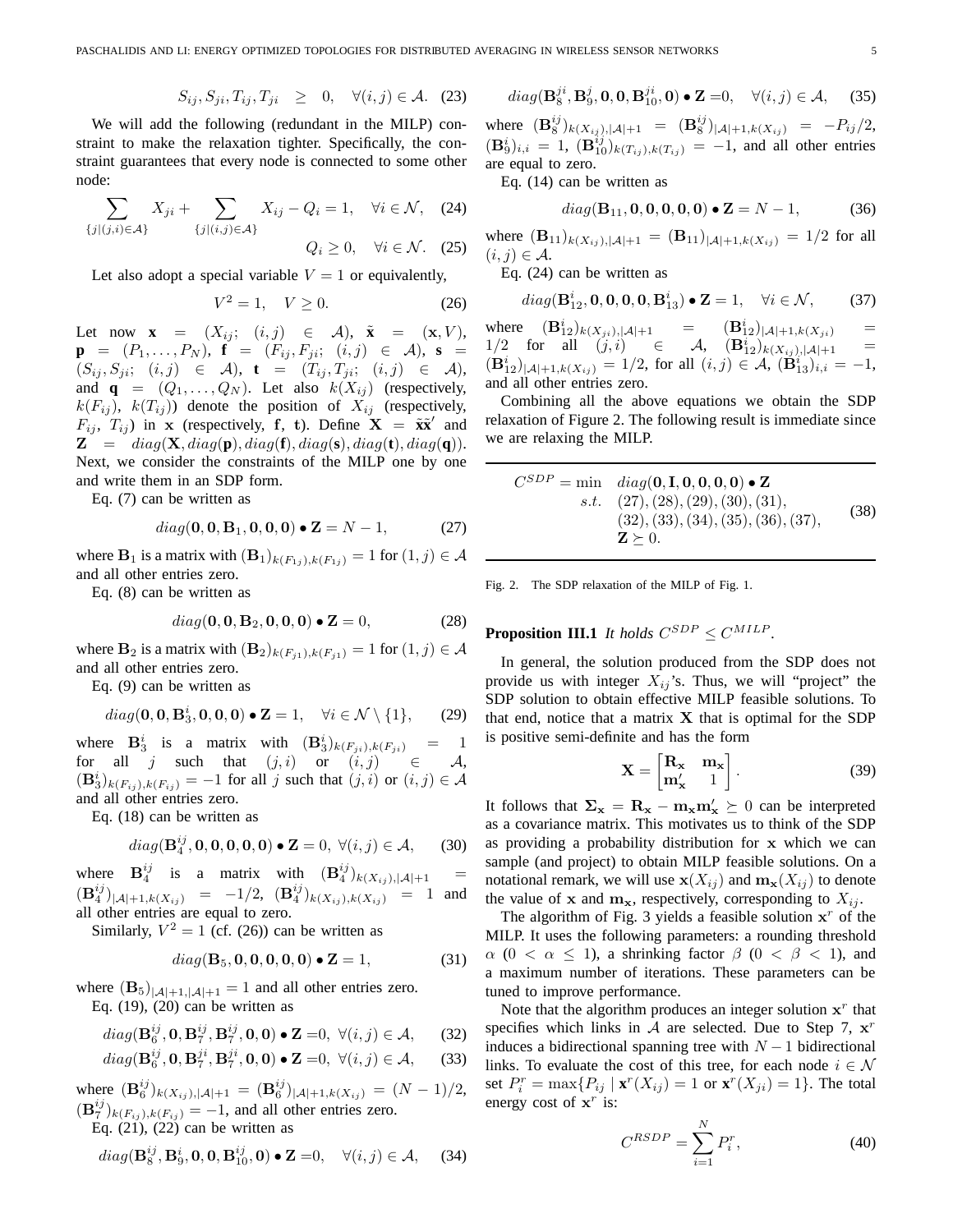**Step 1**: Solve the SDP of Fig. 2 and obtain an optimal solution for **X** in the form (39). Let  $\mathbf{R}_{\mathbf{x}}$ ,  $\mathbf{m}_{\mathbf{x}}$ , and  $\mathbf{\Sigma}_{\mathbf{x}}$  as defined earlier. Set  $\mathbf{x}^r = \mathbf{0}$ .

**Step 2** (Rounding):  $\forall (i, j) \in \mathcal{A}$  such that  $\mathbf{x}^r(X_{ij}) = 0$  set  $\mathbf{x}^r(X_{ij}) = 1$  if  $\mathbf{m}_\mathbf{x}(X_{ij}) > \alpha$ . Check whether the undirected graph  $(\mathcal{N}, \{(i, j) | \mathbf{x}^r(X_{ij}) = 1\})$  is connected. If it is, go to Step 7.

**Step 3** (Sampling): Draw  $\mathbf{x}^s = \mathbf{m}_\mathbf{x} + (\mathbf{\Sigma}_\mathbf{x})^{1/2} \mathbf{g}$  where g is a standard Gaussian random vector  $N(\mathbf{0}, \mathbf{I})$ . For all  $(i, j) \in \mathcal{A}$ such that  $\mathbf{x}^r(X_{ij}) = 0$  set  $\mathbf{x}^r(X_{ij}) = 1$  if  $\mathbf{x}^s(X_{ij}) > \alpha$ .

**Step 4:** Check again whether the graph induced by  $x^r$  is connected. If it is, go to Step 7. If the maximal iteration count has been reached go to Step 6.

**Step 5**: In the SDP of Fig. 2 fix all  $X_{ij}$  with  $\mathbf{x}^r(X_{ij}) = 1$  and resolve to obtain an optimal solution for  $X$  in the form (39) with components  $\mathbf{R}_{\mathbf{x}}$ ,  $\mathbf{m}_{\mathbf{x}}$ , and associated  $\Sigma_{\mathbf{x}}$ . Go to Step 2. **Step 6** (Connectivity) : Reduce  $\alpha := \beta \alpha$ . Redraw  $\mathbf{x}^s = \mathbf{m}_\mathbf{x} + \mathbf{m}_\mathbf{x}$  $(Σ<sub>x</sub>)<sup>1/2</sup>g$  where  $g ∼ N(0,I)$ . For all  $(i, j) ∈ A$  such that **x**<sup>*r*</sup>( $X_{ij}$ ) = 0 set **x**<sup>*r*</sup>( $X_{ij}$ ) = 1 if **x**<sup>*s*</sup>( $X_{ij}$ ) >  $\alpha$ . If the updated  $x<sup>r</sup>$  corresponds to a connected graph, go to Step 7; otherwise, repeat Step 6.

**Step 7** (Link Trimming): Sort all  $(i, j) \in A$  such that  $\mathbf{x}^r(X_{ij}) = 1$  in descending order of the power needed to support the link, i.e.,  $P_{ij} + P_{ji}$ . Examine each link  $(i, j)$  in this list in descending order. If  $(i, j)$  can be removed without disconnecting the network then set  $\mathbf{x}^r(X_{ij}) = 0$ . Step 8: Output  $\mathbf{x}^r$ .

and  $C^{MILP} \leq C^{RSDP}$ .

We note that  $C^{RSDP}$  is the energy cost of building the bidirectional spanning tree as well as applying one iteration of the agreement Algorithm 1.

## *C. Graph-based algorithms*

Next we devise a series of graph-based algorithms. By construction, all these algorithms provide upper bounds to the optimal MILP cost and in some cases a lower bound as well. The graph we will consider is an augmented graph that "transfers" the energy costs from the nodes to links so that suitable network flow algorithms can be employed.

*1) Augmented graph construction:* Consider the set of "real" nodes N. For each  $i \in \mathcal{N}$ , define  $\Re(i) = \{j | j \in \mathcal{N} \}$  $\mathcal{N}, (i, j)$  or  $(j, i) \in \mathcal{A}$  as the potential neighboring nodes of i. For each real node i we add a set of  $|\mathfrak{N}(i)|$  artificial nodes, each one corresponding to a different potential neighbor of i. Each artificial node corresponds to a different power level that node  $i$  may work on. The detailed augmented graph construction is in Fig. 4. We will denote this graph by  $\mathcal{G}_a = (\mathcal{N} \cup \mathcal{V}, \mathcal{E}_a)$  where  $\mathcal V$  denotes the set of artificial nodes.

The tag of an artificial node  $v$  indicates that  $v$  can act as a relay for data sent from  $i$  to  $j$ , which requires power of at least  $P_{ij}$  at node *i*. The augmented graph contains links between a node and its artificial nodes and also links between artificial **Step 1**: For each ordered pair  $(i, j)$  of nodes  $i, j \in \mathcal{N}$  such that  $j \neq i$  and  $P_{ij} \leq P_i^{max}$  create an artificial node v associated with node i and assign to v the tag  $\mathbf{T}_v = (i, j, P_{ij})$ . Add an undirected link from i to v with cost  $\mathbf{T}_v(3) = P_{ij}$ .

**Step 2**: Consider each pair of artificial nodes  $v_1$  and  $v_2$  with tags  $\mathbf{T}_{v_1} = (i_1, j_1, P_{i_1 j_1})$  and  $\mathbf{T}_{v_2} = (i_2, j_2, P_{i_2 j_2})$  such that  $v_1 \neq v_2$  and  $i_1 \neq i_2$ . If  $P_{i_1j_1} = \mathbf{T}_{v_1}(3) \geq P_{i_1i_2}$ and  $P_{i_2j_2} = \mathbf{T}_{v_2}(3) \ge P_{i_2i_1}$  then add an undirected link  $(v_1, v_2)$  with cost  $w(\mathbf{T}_{v_1}(3) + \mathbf{T}_{v_2}(3))$ , where w is a very small positive constant.

Fig. 4. Construction of the augmented graph.

nodes corresponding to potential bidirectional links between real nodes. We assign a small cost to these latter links to avoid degenerate solutions in the algorithms we employ. From the graph  $\mathcal{G}_a$  we construct a directed graph  $\tilde{\mathcal{G}}_a = (\mathcal{N} \cup \mathcal{V}, \mathcal{A}_a)$ such that for every undirected link  $(i, j) \in \mathcal{E}_a$ ,  $\mathcal{A}_a$  contains both directed links  $(i, j)$  and  $(j, i)$ , each with cost the same as the cost of the undirected link  $(i, j)$ .

*2) Minimum cost flow problem:* In this subsection, we will apply a minimum cost flow algorithm to the (directed) augmented graph  $\tilde{G}_a$ . Then, based on the optimal solution, we will construct a bidirectional spanning tree for the original graph G and derive bounds on the optimal value of the MILP.

We take one real node in  $N$ , say node s, as the source node having a supply of  $N - 1$  units. Every other real node in  $\mathcal{N} \setminus \{s\}$  has a demand of 1 unit. All the artificial nodes in  $V$  have zero supply and demand. With these demands and supplies we solve the uncapacitated min cost flow problem on graph  $\tilde{G}_a$  (see [24]). This is the linear programming (LP) problem of minimizing the total cost of shipping flows from the nodes with supplies to the nodes with demands, where arc costs indicate cost per unit of flow. Such an LP can be solved by standard LP methods or special purpose methods (e.g., network simplex) that exploit its special structure. Let  $C_s^{MCF}$  denote its optimal value and  $\mathbf{f}_s^{MCF} = (F_{ij}; \forall (i, j) \in$  $A_a$ ) denote an optimal solution where  $F_{ij}$  is the optimal flow on arc  $(i, j) \in A_a$ . Clearly, we can solve N different min cost flow problems depending on the selection of the source node  $s=1,\ldots,N.$ 

Given the solution of any of the above flow problems, we can construct a bidirectional spanning tree for the original graph  $G$ . The procedure is described in Fig. 5. It builds an undirected graph  $\mathcal{G}^{MCF}_{BST,s} = (\mathcal{N}, \mathcal{E}^{MCF}_{BST,s})$  which is a bidirectional spanning tree of G.

In Step 1 we identify all links between artificial nodes with a positive flow. Note that a real node  $i$  may have an artificial node v with a link  $(u, v)$  (or  $(v, u)$ ) selected in Step 1 but with no flow in the  $(i, v)$  or the  $(v, i)$  link. This may happen if v serves as a relay to node  $u$ . Step 2 is similar to Step 7 of the Algorithm in Fig. 3 and eliminates redundant links to end up with a spanning tree  $(N - 1)$  links). Note that the solution to the min cost flow problem guarantees that we will end up with a connected network since it satisfies flow conservation and ships flow from the source s to every real node in  $\mathcal{N}\setminus\{s\}.$ 

Fig. 3. A recursive SDP algorithm that produces a solution  $x^r$  corresponding to a bidirectional spanning tree.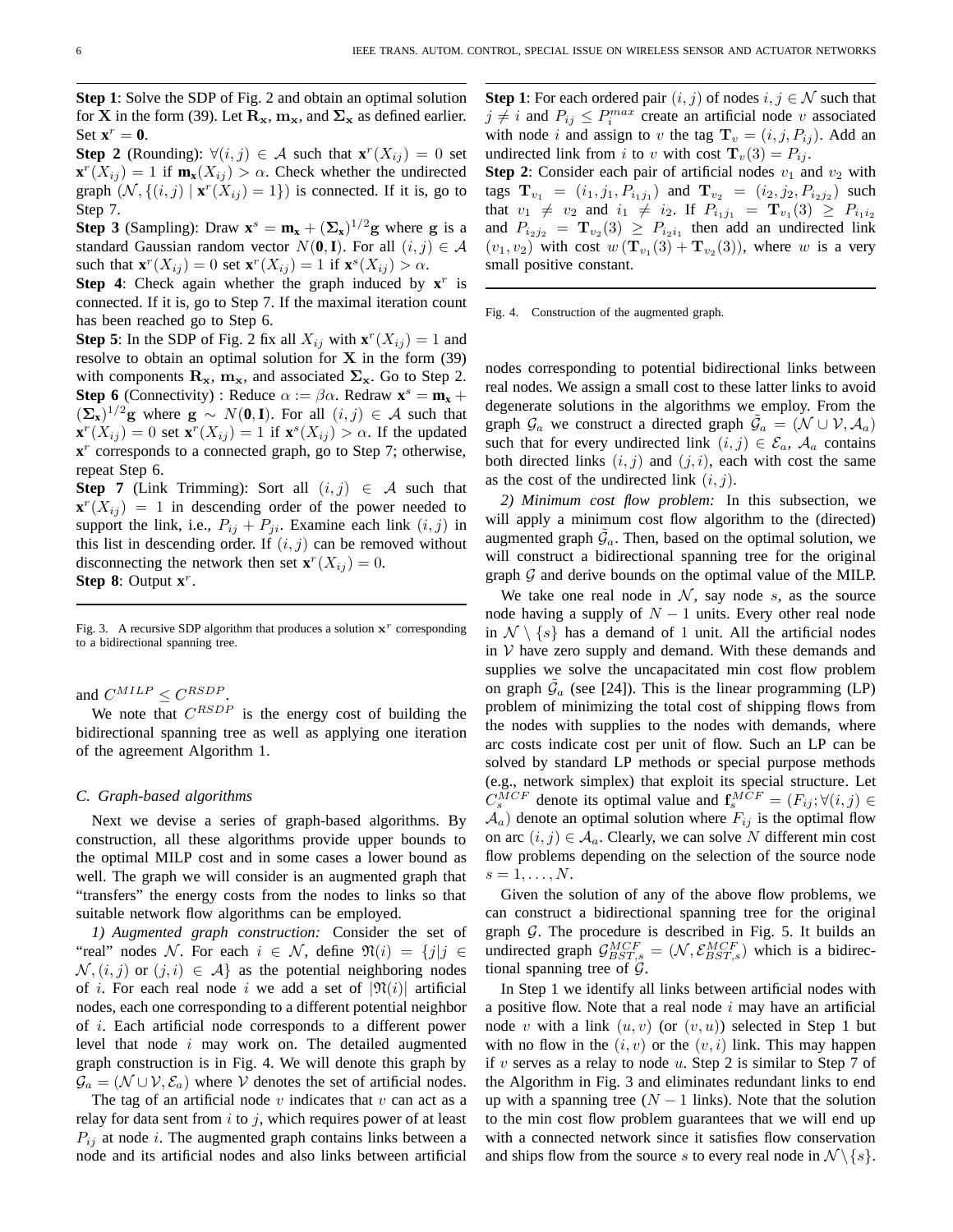**Step 1**: Solve the min cost flow problem with source s. Initialize  $\mathcal{E}_{BST,s}^{MCF} = \emptyset$ . For any pair  $(v, u)$ ,  $v, u \in V$ , such that  $\mathbf{f}_s^{MCF}(v, u) > 0$  or  $\mathbf{f}_s^{MCF}(u, v) > 0$  add the link  $(\min\{i, j\}, \max\{i, j\})$  to  $\mathcal{E}_{BST,s}^{MCF}$  where i and j are the real nodes corresponding to  $v$  and  $u$ , respectively.

**Step 2:** Sort all  $(i, j) \in \mathcal{E}^{MCF}_{BST,s}$  in descending order of the power needed to support the link, i.e.,  $P_{ij} + P_{ji}$ . Examine each link  $(i, j)$  in this list in descending order. If  $(i, j)$  can be removed without disconnecting the network then remove  $(i, j)$  from  $\mathcal{E}_{BST,s}^{MCF}$ .

**Step 3**: Set the power at *i* as  $P_i = \max\{P_{ij} \mid (i,j) \text{ or } (j,i) \in$  $\mathcal{E}_{BST,s}^{MCF}$ }. Let  $C_{BST,s}^{MCF} = \sum_{i \in \mathcal{N}} P_i$ .

Fig. 5. Constructing a bidirectional spanning tree from the min cost flow solution.

The minimum cost flow problem also provides us with bounds on the optimal objective value  $C^{MILP}$  of the MILP.

**Theorem III.2** As  $w \rightarrow 0$  *it holds* 

$$
\frac{N}{2(N-1)} \min_{s} C_s^{MCF} \le \frac{1}{2(N-1)} \sum_{s=1}^{N} C_s^{MCF}
$$

$$
\le C_{MILP} \le \min_{s} C_{BST,s}^{MCF}.
$$

*Proof:* The far right inequality is immediate since the Algorithm of Fig. 5 produces a bidirectional spanning tree, thus forming a feasible solution to the MILP. The far left inequality is also obvious.

To establish the middle inequality we will start from an optimal solution of the MILP and construct a feasible solution for the minimum cost flow problem. Let  $\{X_{ij}\}, \{F_{ij}\}\$  and  ${P_i}$  form an optimal solution of the MILP. For each real node  $i \in \mathcal{N}$  add a virtual node  $v_i$  with tag  $\mathbf{T}_{v_i} = (i, j, Y_i)$ , where  $j = \arg \max_j \{P_{ij} | X_{ij} = 1 \text{ or } X_{ji} = 1\}.$  Then, introduce the directed arcs  $(i, v_i)$  and  $(v_i, i)$  with arc weights  $P_i$ . For any two real nodes  $i_1, i_2 \in \mathcal{N}$ , if  $X_{i_1 i_2} = 1$ , then introduce the directed arcs  $(v_{i_1}, v_{i_2})$  and  $(v_{i_2}, v_{i_1})$  with arc weights  $w(\mathbf{T}_{v_{i_1}}(3) \!+\! \mathbf{T}_{v_{i_2}}(3))$ . Note that the graph we have constructed is a bidirectional spanning tree because it has been constructed based on the solution of the MILP.

Fix now some node  $s \in \mathcal{N}$  and designate it as a source node. Set the flows on the graph constructed above in order to ship  $N - 1$  units of supply from s to each other node which should receive 1 unit of flow. The resulting flow vector is a feasible solution of the min cost flow problem. Notice that the flow on any arc  $(v_{i_1}, v_{i_2})$  between artificial nodes can not be greater than  $N - 1$ . Denote the largest weight of such an arc as  $w \max_{i_1, i_2} (\mathbf{T}_{v_{i_1}}(3) + \mathbf{T}_{v_{i_2}}(3)) = w \mathbf{T}_{\max}$ . Then, the flow cost on  $(v_{i_1}, v_{i_2})$  must be no more than  $w(N-1)\mathbf{T}_{\max}$ . Since there are  $(N - 1)$  arcs between artificial nodes with positive flows, the flow cost on these arcs can not be larger than  $w(N-1)^2$ T<sub>max</sub>. The feasibility of the constructed feasible solution for the min cost flow problem yields

$$
C_s^{MCF} \le \sum_{i=1, i \ne s}^{N} P_i + P_s(N-1) + w(N-1)^2 \mathbf{T}_{\text{max}}
$$

$$
=C^{MILP} + (N-2) \cdot P_s + w(N-1)^2 \mathbf{T}_{\text{max}}.
$$

Adding the above inequalities for  $s = 1, \ldots, N$  we have

$$
\sum_{s=1}^{N} C_s^{MCF} \le 2(N-1)C^{MILP} + wN(N-1)^2 \mathbf{T}_{\text{max}}.
$$

Taking  $w \rightarrow 0$  we arrive at the desired result.

*3) Distributed approaches:* The approach we detailed in the previous sections yields a bidirectional spanning tree and bounds on the optimal performance. It is though a centralized approach as both the standard min cost flow solution methods and Step 2 of the Algorithm in Fig. 5 require centralized computations. In this subsection we discuss how to construct a bidirectional spanning tree in a distributed manner.

The first observation is that the min cost flow problem we are solving is a single-source-multiple-destination problem. It follows that optimal flows are shipped along shortest paths from the source to each destination. As a result, an alternative way for solving the problem is to compute these shortest paths. To that end, we can use the distributed asynchronous Bellman-Ford algorithm [25] on the graph  $\tilde{G}_a$ . Note that based on our connectivity assumption and the way  $\tilde{\mathcal{G}}_a$  is constructed, every link is bidirectional, the graph is strongly connected, and every link has a positive cost which implies that all cycles have a positive cost. Under these conditions, the asynchronous Bellman-Ford algorithm converges. Notice that in worst case, the distributed asynchronous Bellman-Ford algorithm may require an excessive number of iterations to terminate [25]. Alternatively, some other distributed algorithms [26] based on Dijkstra's algorithm can be employed to find the single source shortest paths.

The second observation deals with the distributed implementation of Step 2 in the Algorithm of Fig. 5. Examine that algorithm and note that after Step 1, the undirected graph  $\mathcal{G}_{BST,s}^{MCF} = (\mathcal{N}, \mathcal{E}_{BST,s}^{MCF})$  is connected because it is constructed from the min cost flow solution which ships flow to every node from the source node s. (One can easily construct examples, where  $\mathcal{G}^{MCF}_{BST,s}$  contains more than  $N-1$  links.) We can now assign to each link  $(i, j) \in \mathcal{E}_{BST,s}^{MCF}$  a weight equal to  $P_{ij} + P_{ji}$ which is the power needed to support the link. Then we can run a distributed algorithm proposed by in [12] to construct a minimum weight spanning tree. The resulting spanning tree is a bidirectional spanning tree whose overall energy cost can be evaluated as in Step 3 of the Algorithm in Fig. 5.

Notice that for the distributed graph-based algorithms, one incurs some communication overhead for finding the bidirectional spanning tree. We next assess the associated energy cost.

In the distributed approach we presented above, the total number of messages exchanged by the shortest path algorithm is  $O((|\mathcal{N}| + |\mathcal{V}|)^{\frac{5}{3}})$  [26]. Computing the minimum spanning tree requires  $O(|\mathcal{E}^{MCF}_{BST,s}| + |\mathcal{N}| \log |\mathcal{N}|)$  messages ([12]). In the case of a planar and non-dense network, we have  $|\mathcal{V}| = O(|\mathcal{N}|)$  and  $|\mathcal{E}^{MCF}_{BST,s}| = O(|\mathcal{N}|)$  and the total number of messages exchanged is  $O(|\mathcal{N}|^{\frac{5}{3}})$ . The corresponding energy cost is  $O(|\mathcal{N}|^{\frac{5}{3}}) \cdot P_{\text{max}} = O(|\mathcal{N}|^{\frac{5}{3}})$ , where  $P_{\text{max}}$  denotes the maximum energy cost for one message to be transmitted.

Once the sub-optimal bidirectional spanning tree is found, the energy cost of building the topology and applying one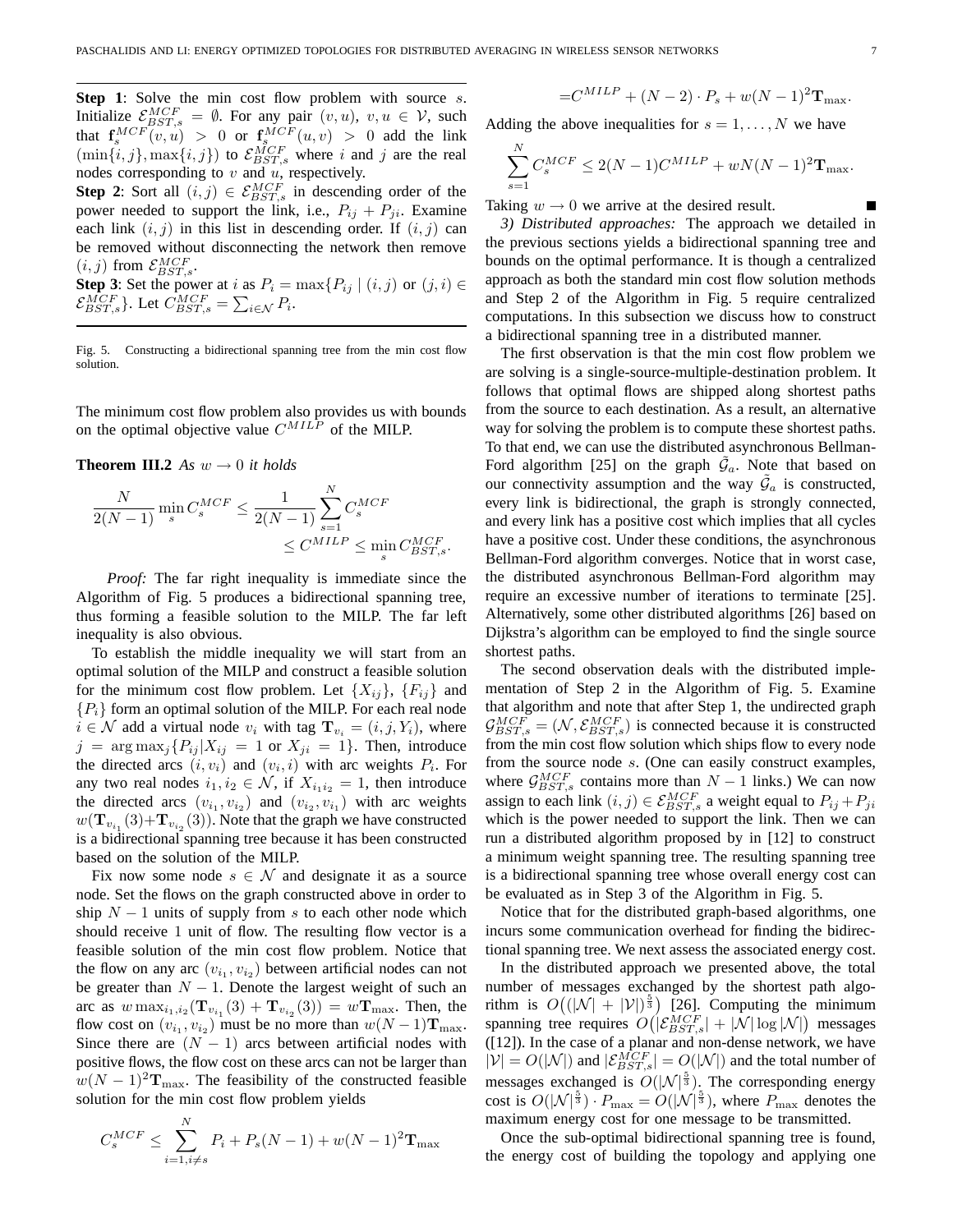iteration of the agreement Algorithm 1 is  $C_{BST,s}^{MCF}$ .

A similar distributed approach using the algorithm in [12] can also be used on the undirected augmented graph  $\mathcal{G}_a$  =  $(\mathcal{N} \cup \mathcal{V}, \mathcal{E}_a)$ , see Fig. 6.

**Step 1**: Apply the algorithm of [12] to construct a minimum spanning tree of  $\mathcal{G}_a$ .

**Step 2**: Remove all artificial nodes which are leaf nodes in the tree and their incident arcs until no artificial node which is a leaf node remains.

**Step 3**: The resulting graph contains a path between any two real nodes, potentially through artificial nodes. Remove all artificial nodes but maintain the exact same path between any two real nodes (going through the same set of real nodes as before).

**Step 4**: The resulting undirected graph is a spanning tree  $\mathcal{G}^{MST}$  =  $(\mathcal{N}, \mathcal{E}^{MST})$ . Set the power level of node i as  $P_i = \max\{P_{ij} \mid (i,j) \in \mathcal{E}^{MST}\}\text{. Let } C^{MST} = \sum_{i \in \mathcal{N}} P_i$ .

Fig. 6. Constructing a bidirectional spanning tree by solving a min weight spanning tree problem on the augmented graph  $\mathcal{G}_a$ .

Since only the distributed minimum spanning tree algorithm is employed in the algorithm of Fig. 6, the total energy cost of finding and constructing the bidirectional spanning tree is  $O(|\mathcal{E}_a| + (|\mathcal{N}| + |\mathcal{V}|) \log(|\mathcal{N}| + |\mathcal{V}|)) = O(|\mathcal{N}| \log |\mathcal{N}|),$  in the case of  $|\mathcal{E}_a| = O(|\mathcal{N}|)$  and  $|\mathcal{V}| = O(|\mathcal{N}|)$ . Similarly, after computing the spanning tree, the energy cost of building the topology and applying one iteration of the agreement Algorithm 1 is  $C^{MCT}$ .

#### *D. Numerical results*

We generate networks by uniformly scattering  $N$  nodes on a  $10\times10$  square. We assume that the minimum power needed by a node to reach another node is  $d^2$ , where d is their distance. We set the maximum power of each node to  $10^2 \lambda$ , where  $\lambda$  is a parameter we can tune. Small values of  $\lambda$  induce a "sparse" network where a large  $\lambda$  implies many potential bidirectional links and induces a "dense" network. In the results we present we take  $\lambda = 0.2$  for sparse networks and  $\lambda = 0.4$  for dense networks.

Tables I and II report our results for different instances (N ranging from 10 to 50) corresponding to sparse and dense networks, respectively. In the tables, MILP denotes the optimal value of the MILP in Fig. 1 which was solved using the CPLEX solver. The larger instances were not possible to solve in a reasonable amount of time. RT denotes the running time for each algorithm we compare. (All algorithms were run on a computer with a Ubuntu-8.04-OS, 2GB of memory, and an Intel-XEON-2.00GHz CPU.) SDP denotes the optimal value of the SDP relaxation given in Fig. 2 which was solved using the SDPA solver. The "Ratio" rows compute the ratio of the entries in the immediately preceding row over the MILP optimal cost. RSDP UB denotes the cost of the bidirectional spanning tree obtained from the Algorithm in Fig. 3. In that algorithm we set the maximum number of iterations to 4, and use  $\alpha = 0.5$ , and  $\beta = 0.9$ . MCF LB and UB denote the values obtained from

TABLE I NUMERICAL EXPERIMENTS ON SPARSE NETWORKS.

| Number of Nodes | 10       | 20             | 30     | 40     | 50    |
|-----------------|----------|----------------|--------|--------|-------|
| MILP            | 49.32    | 62.77          | 81.19  | NA     | NA    |
| MILP RT (sec)   | < 1      | 66             | 59792  |        |       |
| SDP             | 23.85    | 18.66          | 24.75  | 25.69  | 28.42 |
| Ratio           | 0.48     | 0.30           | 0.30   |        |       |
| <b>RSDP UB</b>  | 63.98    | 82.59          | 116.08 | 126.27 | 95.91 |
| Ratio           | 1.30     | 1.32           | 1.43   |        |       |
| RSDP RT (sec)   |          | 178            | 765    | 5519   | 24454 |
| <b>MCF LB</b>   | 25.99    | 24.99          | 38.57  | 49.52  | 48.39 |
| Ratio           | 0.53     | 0.40           | 0.48   |        |       |
| MCF UB          | 49.32    | 64.05          | 87.44  | 86.79  | 92.08 |
| Ratio           | 1.00     | 1.02           | 1.08   |        |       |
| MCF RT (sec)    | $\leq 1$ | $\overline{c}$ | 6      | 32     | 120   |
| <b>MST UB</b>   | 51.24    | 67.26          | 84.96  | 87.15  | 89.77 |
| Ratio           | 1.04     | 1.07           | 1.05   |        |       |
| MST RT (sec)    | < 1      | $<\,1$         |        | 11     | 154   |

TABLE II NUMERICAL EXPERIMENTS ON DENSE NETWORKS.

| Number of Nodes | 10    | 20     | 30     | 40     | 50     |
|-----------------|-------|--------|--------|--------|--------|
| MILP            | 77.11 | 82.71  | 68.38  | NA     | NA     |
| MILP RT (sec)   |       | 41     | 66416  |        |        |
| <b>SDP</b>      | 42.06 | 31.40  | 16.68  | 19.50  | 18.07  |
| Ratio           | 0.55  | 0.38   | 0.24   |        |        |
| RSDP UB         | 81.05 | 135.24 | 112.62 | 162.41 | 120.79 |
| Ratio           | 1.05  | 1.64   | 1.65   |        |        |
| RSDP RT (sec)   | 10    | 405    | 5138   | 19048  | 72822  |
| MCF LB          | 45.86 | 46.12  | 39.81  | 39.73  | 38.52  |
| Ratio           | 0.59  | 0.56   | 0.58   |        |        |
| MCF UB          | 83.16 | 82.89  | 72.63  | 85.95  | 71.92  |
| Ratio           | 1.08  | 1.00   | 1.06   |        |        |
| MCF RT (sec)    |       | 3      | 36     | 110    | 314    |
| <b>MST UB</b>   | 83.16 | 84.56  | 71.42  | 87.76  | 72.24  |
| Ratio           | 1.08  | 1.02   | 1.04   |        |        |
| MST RT (sec)    |       |        | 35     | 208    | 998    |

Thm. III.2 and the Algorithm of Fig. 5, respectively. Finally, MST UB denotes the cost of the spanning tree obtained from the Algorithm of Fig. 6.

The results indicate that both the min-cost-flow-based algorithm (Secs. III-C2 and III-C3) and the minimum-weightspanning-tree-based algorithm (Fig. 6) can produce solutions that very close to the optimal for all those instances where an optimal MILP solution is obtainable. For the larger instances they dominate the SDP-based solution. Moreover, the lower bounds of Thm. III.2 based on the min-cost-flow-based algorithm are tighter than the lower bounds from the SDP relaxation, though the results vary, depending on the network configurations. It is important to note that the bidirectional spanning trees produced by the approaches in Sec. III-C3 can be obtained in a distributed manner which is critical for largescale wireless sensor networks.

## IV. ENERGY EFFICIENT TOPOLOGY FOR AVERAGING – DYNAMIC NETWORKS

#### *A. Problem formulation*

Next we turn our attention to networks with dynamically changing topologies.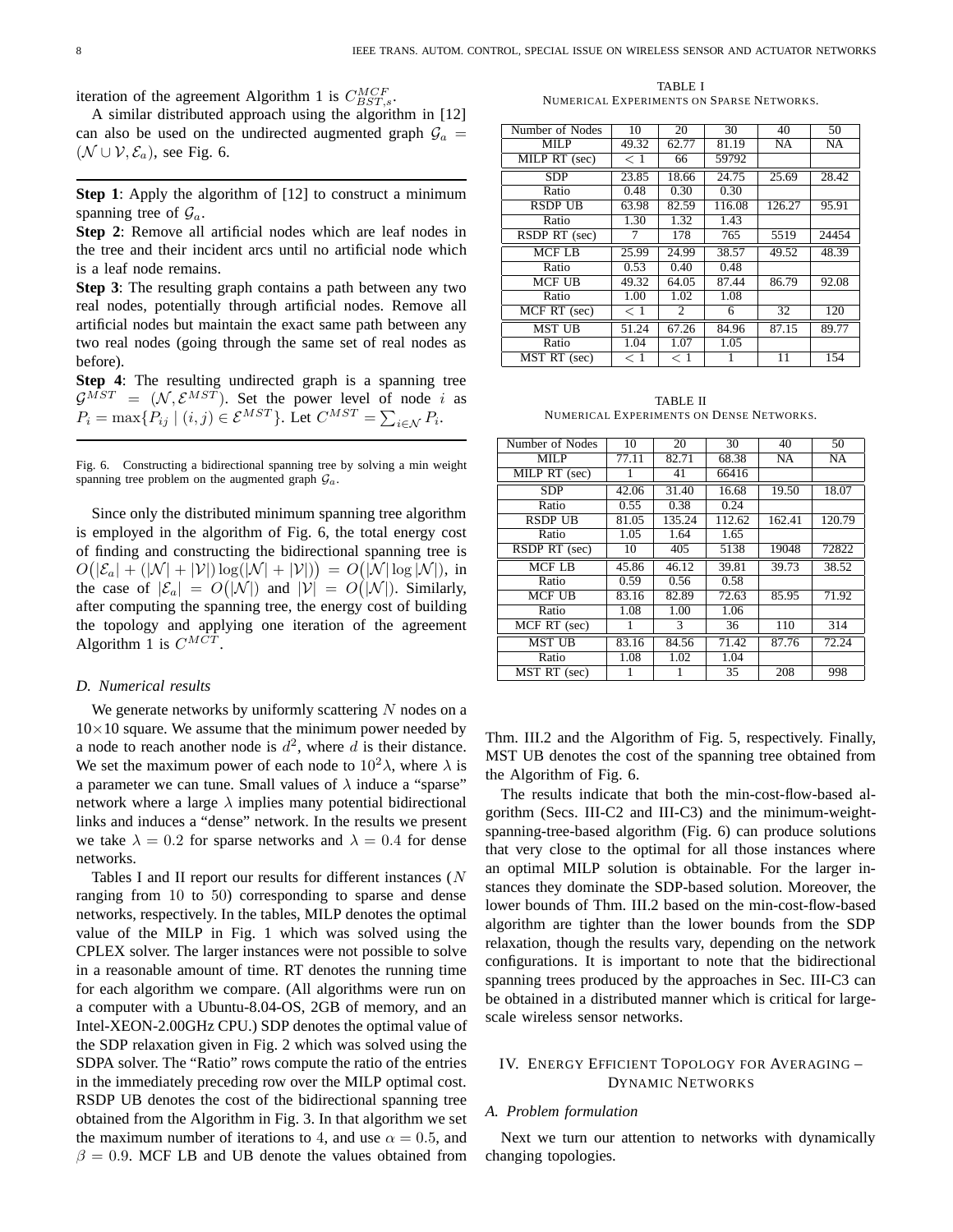*1) Network model:* We retain the network model in Sec. III-A with the following modification. Notice that any two nodes  $i, j$  with  $(i, j) \in A$  can communicate with each other. However, any attempt to communicate may not be successful due to the dynamics in the physical environment and the interference from other nodes. To model this uncertainty we introduce a *truncated* geometric distribution with parameters  $(p_k, M_k)$  for each (bidirectional) link  $k = (i, j) \in \mathcal{A}$ . We denote by  $Y_k$  the number of trials until a success, which follows

$$
P(Y_k = y) = \begin{cases} \frac{p_k(1-p_k)^{y-1}}{1-(1-p_k)^{M_k}}, & y = 1, 2, ..., M_k; \\ 0, & \text{otherwise.} \end{cases}
$$
(41)

Notice that the coefficient  $1/(1-(1-p_k)^{M_k})$  is to ensure that the probabilities add up to one. Suppose one would like build a link between two nodes. One can use proper scheduling schemes to combat interference from neighboring links (see for instance work on the CSMA protocol [27] and other schemes that completely avoid interference [28]). We assume that the use of these techniques ensures that it takes no more than  $M_k$  trials for a successful transmission. The expected number of trials needed is:

$$
E[Y_k] = \sum_{y=1}^{M_k} P(Y_k = y) \cdot y
$$
  
= 
$$
\frac{1 - (M_k + 1)(1 - p_k)^{M_k} + M_k(1 - p_k)^{M_k + 1}}{p_k(1 - (1 - p_k)^{M_k})}.
$$
 (42)

For every trial on link k, let  $c_k \geq 0$  be the energy cost for each node, which depends on the power level needed to support the link. Comparing this with the model we considered in Sec. III,  $c_k$  can be seen as the sum of the energy costs incurred by the two nodes incident to link  $k$ . The expected cost to successfully construct this link is:

$$
E[C_k] = c_k E[Y_k]
$$
  
=  $c_k \frac{1 - (M_k + 1)(1 - p_k)^{M_k} + M_k (1 - p_k)^{M_k + 1}}{p_k (1 - (1 - p_k)^{M_k})}$ . (43)

Once messages have been successfully exchanged on link k then there are no subsequent transmissions (hence no energy cost) until the next time messages need to be exchanged on this link (as may be needed by Algorithm 2).

We note that given  $m_k$  failed trials on link k, the total number of trials until a success still follows a truncated geometric distribution (memoryless property):

$$
P(Y_k = y + m_k | Y_k > m_k) = \frac{P(Y_k = y + m_k)}{P(Y_k > m_k)}
$$
  
= 
$$
\begin{cases} \frac{p_k(1-p_k)^{y-1}}{1-(1-p_k)^{M_k-m_k}}, & y = 1, 2, ..., M_k - m_k; \\ 0, & \text{otherwise.} \end{cases}
$$
(44)

This is equivalent to a geometric distribution with parameter  $(p_k, M_k-m_k)$ . Analogously,  $E[Y_k|Y_k > m_k]$  and  $E[C_k|Y_k > m_k]$  $m_k$ ] can be calculated analytically. The following Lemma is immediate.

**Lemma IV.1**  $P[Y_k = m_k + 1 | Y_k > m_k]$  *is a monotonically increasing function of*  $m_k$ .

Remarks: Two issues should be clarified here. First, we assume that any potential link in the network can be constructed after some potentially large but fixed number of trials, i.e., we assume  $M_k$  to be finite. This is to ensure that Assumption C holds for the consensus algorithm to converge. Otherwise, any policy could end up with a non-connected graph with some positive probability. Second, the only other property needed for results in this section to hold is monotonicity (cf. Lemma IV.1). Essentially, every failed trial provides some more information about the link between two nodes, such as channel condition, antenna angle etc., thus, facilitating the link construction in the next trial. For simplicity of the exposition, we adopt the truncated geometric distribution to characterize the link construction process. Generally, any model resulting in Lemma IV.1 is applicable.

*2) Dynamic programming formulation:* As we have seen in Sec. II-C, to guarantee convergence of the load balancing algorithm we need to enforce Assumption C. The convergence time was shown to be polynomial in  $B$  and  $N$ . In this section we formulate the problem of efficiently enforcing Assumption C, either by minimizing the time until the graph becomes strongly connected or by minimizing the energy cost of doing so.

As before, let  $\mathcal{G}(t) = (\mathcal{N}, \mathcal{E}(t)), \mathcal{E}(t) \subseteq \mathcal{A}$ , denote the communication pattern between the nodes at time  $t$  and let  $\mathcal{E}_c(t) = \mathcal{E}(1) \cup \mathcal{E}(2) \cup \cdots \cup \mathcal{E}(t)$  and  $\mathcal{G}_c(t) = (\mathcal{N}, \mathcal{E}_c(t))$ . We treat these graphs as undirected and we say that  $\mathcal{G}_c(t)$  is strongly connected if the directed graph formed by replacing each link  $(i, j)$  with the two directed links  $(i, j)$  and  $(j, i)$  is strongly connected. We split time into blocks of length B. In each block, say  $\{1, \ldots, B\}$ , we seek to successfully connect enough links so that  $\mathcal{G}_c(B)$  is strongly connected. We can repeat this process in every such block, so we only focus on the link selection decisions concerning a single block.

For simplicity of the analysis, we assume that at every discrete time instant we select a single link and attempt to establish communications between its incident nodes. Such an attempt may succeed or fail according to the model we presented earlier. We note that more than one links can attempt communications at the same time as long as there is no interference between them. To account for this we would need to assume an interference model and resolve the underlying scheduling problem (see e.g., [28], [29]). In this paper however, we are only focusing on the dynamic link selection and we forgo these physical layer issues.

Before we present the DP formulation let us define the "state" of the network at time  $t$  which consists of two parts. One part is the graph  $\mathcal{G}_c(t)$ , which includes all successfully constructed links up to time  $t$ . The other part contains information on links that have been attempted but not constructed (those that have not been tried can be viewed as have been tried 0 times). We denote the state of these links by  $\mathcal{L}(t) = \{k(m_k)\}_{k=1}^{|\mathcal{A}|}$  $\|A\|_{k=1, k \notin \mathcal{E}_c(t)}$ , where  $k(m_k)$  indicates that we have made  $m_k$  attempts to construct link  $k \in A$ . We define the state at time t as  $S(t) = (\mathcal{G}_c(t), \mathcal{L}(t)).$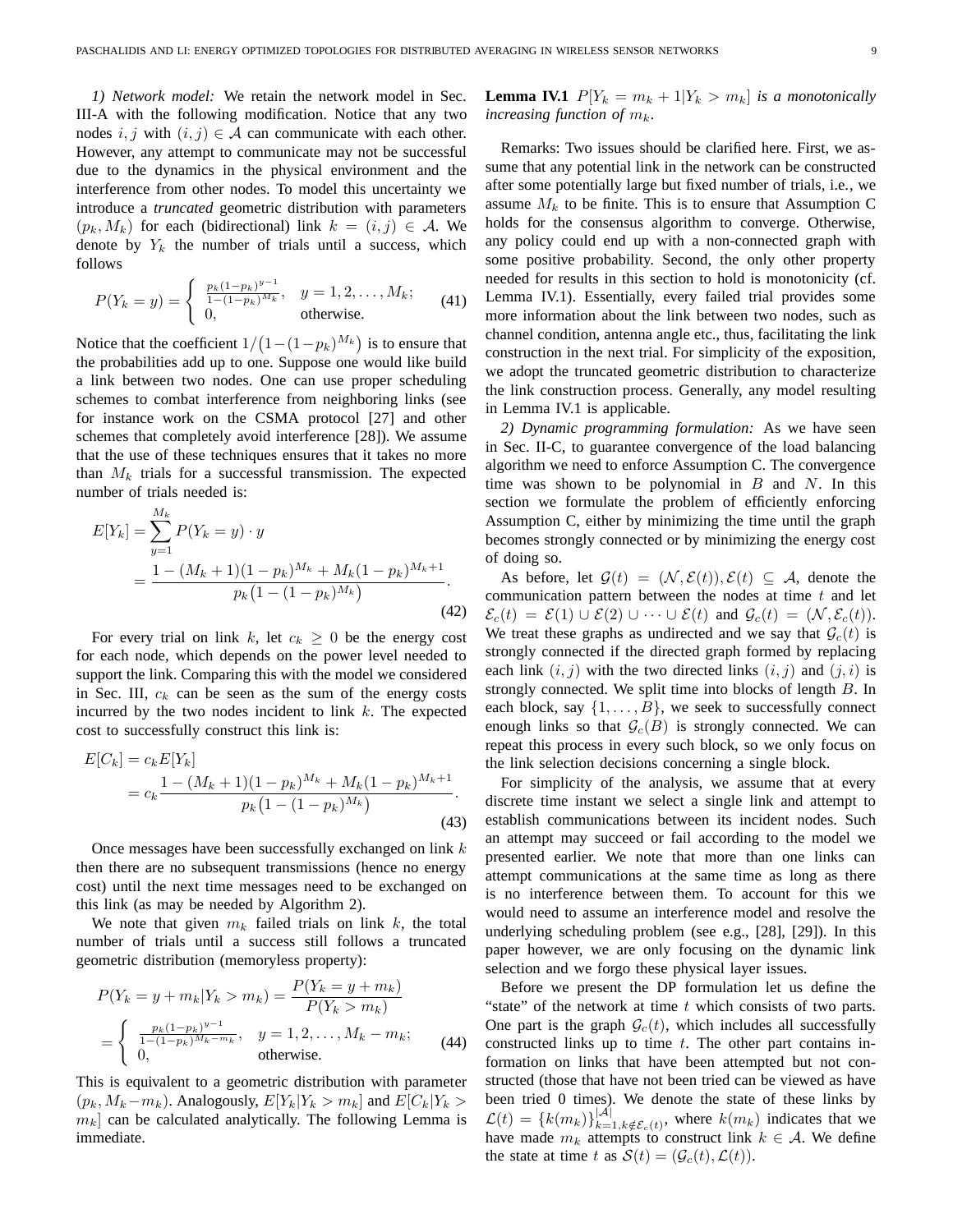Recall that for each link  $k$  the number of trials until a success follows a truncated geometric distribution with parameters  $(p_k, M_k)$ . As we have seen, given  $m_k$  failures the p.m.f. of the residual number of trials until a success also follows a truncated geometric distribution with parameters  $(p_k, M_k - m_k)$ . The success probability of the next trial on link k is  $\frac{p_k}{1-(1-p_k)^{M_k-m_k}}$ . Given the information at time t and under the assumption that at t we only select a single link, say k, to attempt to construct,  $S(t)$  is Markovian and evolves as follows:

$$
S(t+1) = (G_c(t+1), \mathcal{L}(t+1)) =
$$
  

$$
\begin{cases} ((\mathcal{N}, \mathcal{E}_c(t) \cup \{k\}), \mathcal{L}(t) \setminus k(m_k)), & w.p. \atop 1 - (1 - p_k)^{M_k - m_k}, \\ (\mathcal{G}_c(t), \mathcal{L}(t) \setminus k(m_k) \cup k(m_k+1)), & w.p. \atop 1 - \frac{p_k}{1 - (1 - p_k)^{M_k - m_k}}. \end{cases}
$$
(45)

If we wish to minimize the total cost of constructing a strongly connected graph  $\mathcal{G}_c(B)$  we end up with the following finite-horizon DP iteration:

$$
J_t(\mathcal{S}(t)) = \min_{k \in \{\mathcal{A}, \emptyset\}, \ k \notin \mathcal{E}_c(t)} E\big[c_k + J_{t+1}(\mathcal{S}(t+1))\big], \quad (46)
$$

where  $J_t(S(t))$  is the optimal cost-to-go (or value) function at state  $S(t)$ . We make the convention  $c_{\emptyset} = 0$ . The boundary conditions are  $J_t(S(t)) = 0$  if  $\mathcal{G}_c(t)$  is strongly connected. We note that as written, (46) allows no link to be selected at any given time  $t$ . This amounts to "idling," incurs a zero immediate cost, and can be selected when connectivity of  $\mathcal{G}_c(t)$  has already been achieved. The horizon (block length) in (46) is equal to  $B$  and we impose a terminal cost at the end of the horizon equal to

$$
J_B(\mathcal{S}(B)) = \begin{cases} W, & \text{if } \mathcal{G}_c(B) \text{ is not strongly connected,} \\ 0, & \text{otherwise,} \end{cases}
$$
 (47)

where  $W \gg 1$  is a large enough penalty.

We next establish a useful monotonicity property of the value function  $J_t(\mathcal{S}(t))$ .

**Lemma IV.2** *It holds that*  $J_t(S^{\alpha}(t)) \geq J_t(S^{\beta}(t))$  *for all t* and  $\mathcal{S}^{\alpha}(t) = (\mathcal{G}^{\alpha}_{c}(t),\mathcal{L}^{\alpha}(t)), \; \mathcal{S}^{\beta}(t) = (\mathcal{G}^{\beta}_{c}(t),\mathcal{L}^{\beta}_{c}(t))$  such that  $\mathcal{G}_c^{\alpha}(t) \subseteq \mathcal{G}_c^{\beta}(t)$  and  $\mathcal{L}^{\alpha}(t)$  coincides with  $\mathcal{L}^{\beta}(t)$  for all  $\text{links } k \notin \mathcal{E}_c^{\beta}(t)$ .

*Proof:* We will establish the result using a coupling argument. Fix some time t and consider two systems  $\alpha$  and  $\beta$ corresponding to states  $S^{\alpha}(t)$  and  $S^{\beta}(t)$ , respectively. Notice that the randomness is only due to the link construction process. By defining the two systems on a common probability space, we can assume that for each common link they encounter the same sequences of random numbers uniformly distributed on [0, 1], which in turn decide the success or failure of constructing the link. For some particular sample path let  $\pi^{\alpha}(t)$  be the optimal sequence of links selected by System  $\alpha$ starting at t. A policy for  $\beta$  is to mimic  $\alpha$ , that is, attempt to construct the exact same links at exactly the same time if the link selected by  $\alpha$  does not belong to  $\mathcal{G}_c^{\beta}(t)$ . Otherwise, that is

if the link selected by  $\alpha$  is already in  $\mathcal{G}_c^{\beta}(t)$ , System  $\beta$  can idle (at no cost). Due to the coupling, both Systems face the exact same success and failure events on the common links they attempt to construct. Since System  $\beta$  idles on the links it has already constructed, its cost will be no more than the System  $\alpha$  cost. Taking expectations and noting that System  $\beta$  used a suboptimal policy we establish that  $J_t(S^{\alpha}(t)) \geq J_t(S^{\beta}(t))$ .

An immediate corollary is that  $\mathcal{G}_c(B)$  should be a tree; otherwise we can simply construct only links in a spanning tree of  $\mathcal{G}_c(B)$  which will reduce the overall cost. The DP formulation is insightful but it does not lead to practical (efficient) algorithms. Next we develop such algorithms.

# *B. Energy Efficient Averaging in Dynamic WSNETs with Large Enough Horizon Length*

We start with the simpler case where  $B$  is large enough, or more specifically  $B \ge \sum_{k \in A} M_k$ , so that for any feasible policy network interconnectivity is guaranteed to be reached before  $B$ , hence, the terminal cost is always 0. The next Proposition establishes another monotonicity property of  $J_t(\cdot)$ . Because the horizon is long enough and we pay no terminal cost with probability one (w.p.1.), we do not need to keep track of time; we will simplify the notation for the states and the cost-to-go function by writing  $S = (\mathcal{G}_c, \mathcal{L})$  and  $J(\mathcal{S})$ , respectively.

**Proposition IV.1** *Suppose we are at some state*  $S^{\alpha}$  =  $(\mathcal{G}_c^{\alpha}, \mathcal{L}^{\alpha})$  and consider link  $k \notin \mathcal{E}_c^{\alpha}$ . Assume that there is a *positive probability that link* k *participates in the connected graph at the end of the horizon, i.e.,*  $k \in \mathcal{E}_c^{\alpha}$  *at time B. Consider some other state*  $S^{\beta} = (G_c^{\beta}, \mathcal{L}^{\beta})$  *such that*  $G_c^{\alpha} = G_c^{\beta}$  *and*  $\mathcal{L}^{\beta} = \mathcal{L}^{\alpha} \setminus k(m_k) \cup k(m_k + 1)$ *. Then,*  $J(S^{\alpha}) > J(S^{\beta})$ *.* 

*Proof:* We will use a coupling argument as in the proof of Lemma IV.2. Consider two systems  $\alpha$  and  $\beta$  corresponding to states  $S^{\alpha}$  and  $S^{\beta}$ , respectively. By defining the two systems on a common probability space, we can assume that for each common link they encounter the same sequences of random numbers uniformly distributed on [0, 1], which in turn decide the success or failure of constructing the link. Fix some some particular sample path  $\Omega$  and let  $\pi^{\alpha}(\mathcal{S}^{\alpha})$  the optimal sequence of links selected by System  $\alpha$  starting at state  $S^{\alpha}$ . System  $\beta$ mimics the System  $\alpha$  decisions.

Given  $\Omega$  we distinguish two cases. In Case 1, System  $\alpha$  does not select link k until the end of the horizon. Then, System  $\beta$ which mimics System  $\alpha$  selects the exact same links and both systems find selected links at the exact same state. Given the coupling we introduced, both systems accumulate the same cost until the end of the horizon.

In Case 2, System  $\alpha$  does select link k until the end of the horizon. System  $\beta$  selects link k at exactly the same times. Every time that both Systems select link k System  $\beta$  finds  $k$  in a state with one more failure. Note that for the corresponding success probabilities it holds  $P^{\alpha}$ [Success $|m_k] =$  $\frac{p_k}{1-(1-p_k)^{M_k-m_k}} < \frac{p_k}{1-(1-p_k)^{M_k-m_k-1}} = P^{\beta}[\textrm{Success}|m_k+1].$ Success is decided by drawing a random number  $s$  uniformly from  $[0, 1]$  and declaring success in connecting link k in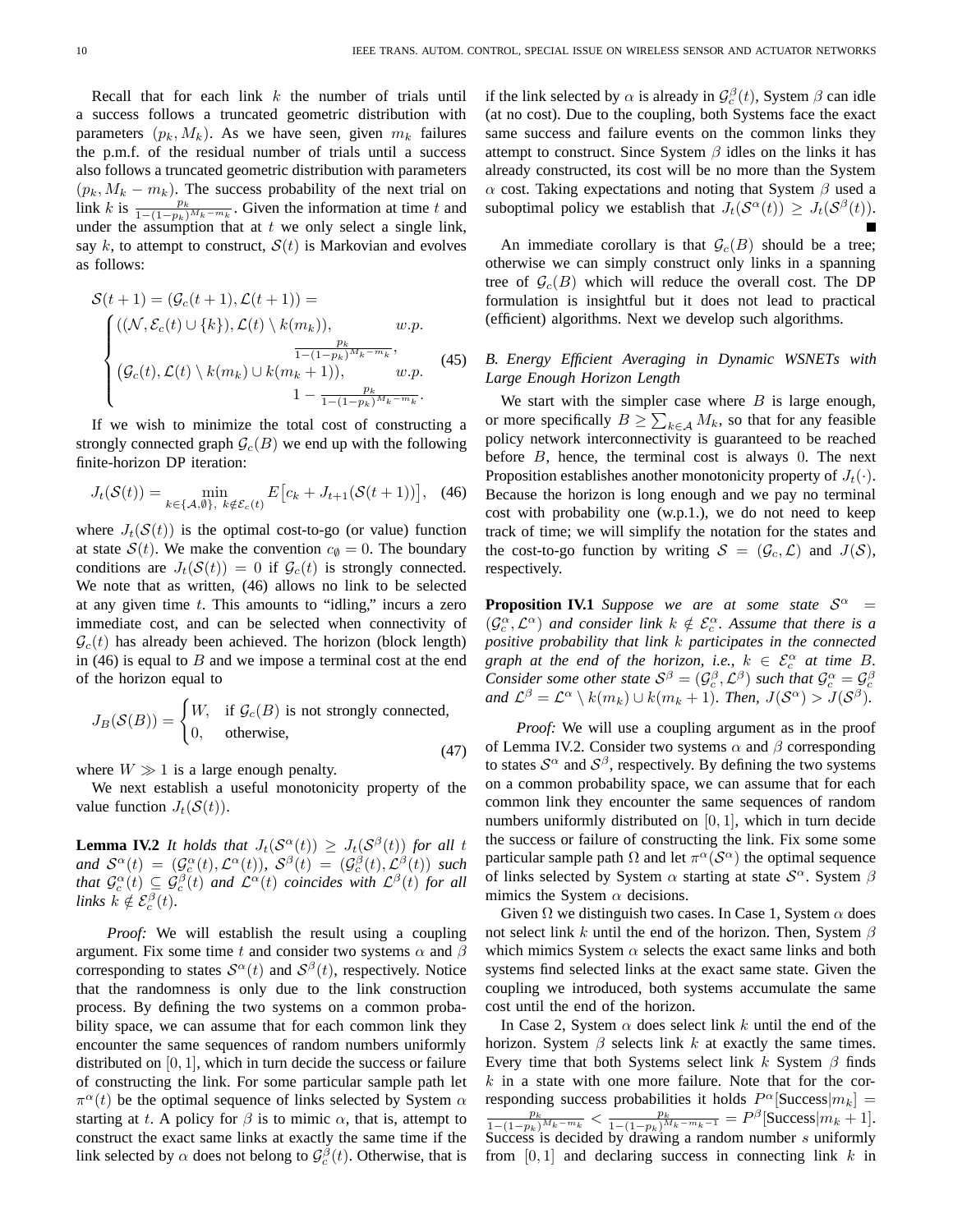System  $\alpha$  if  $s \leq P^{\alpha}$ [Success $|m_k|$ . Given the coupling we introduced, success in System  $\beta$  is determined by the exact same random number. It follows that for all realizations of s that link k gets connected in System  $\alpha$  it also gets connected in System  $\beta$ . For these realizations where link k gets connected in both Systems at the same time it follows that both systems accumulate the same cost until the end of the horizon.

There are however realizations  $\Omega$  in which at some attempt, say at time  $t'$ , to connect link  $k$  it only gets connected in System  $\beta$ . For these realizations, using the same argument as in Lemma IV.2, the total cost until the end of the horizon in System  $\beta$  is no more than the cost in System  $\alpha$ .

Given the assumption we made in the statement of the proposition, note that there are realizations with positive probability in which System  $\alpha$  will need to select link k after time  $t'$ . For these sample paths System  $\beta$  can idle (at no cost) while System  $\alpha$  attempts to connect link k. Since no penalty will be payed by either System idling does not affect the total cost. Thus, the overall cost of System  $\beta$  is strictly less than that of System  $\alpha$ .

We have shown that for all sample paths  $\Omega$  the cost of System  $\beta$  is no more than that of System  $\alpha$  and that there are sample paths  $\Omega$  with positive probability for which the cost of System  $\beta$  is strictly less than that of System  $\alpha$ . Taking expectations over all sample paths we establish that  $J(S^{\alpha})$  >  $J(\mathcal{S}^{\beta}).$ 

We next evaluate a policy which is much easier to compute than the optimal DP policy. Specifically, we consider the policy which when it selects a certain link  $k$  it continues to try that link until it becomes connected.

Starting from an empty graph  $\mathcal{G}_c(0)$ , suppose we select link  $k$ . We will concentrate on the trials required for connecting k. Let us denote by  $J(k(m_k))$  the cost-to-go function of the particular policy we described after  $m_k$  failed trials on k. Let  $J(k(M_k))$  denote the cost-to-go after link k has been successfully connected. The probability of constructing link k at the  $m_k$ -th trial is  $p_k^{(m_k)} = \frac{p_k}{1-(1-p_k)^{M_k-m_k+1}}$ , where  $0 < m_k \leq M_k$ . We have

$$
\tilde{J}(\mathcal{S}(0))
$$
\n
$$
= c_k + p_k^{(1)} \tilde{J}(k(M_k)) + (1 - p_k^{(1)}) \tilde{J}(k(1))
$$
\n
$$
= c_k + p_k^{(1)} \tilde{J}(k(M_k)) +
$$
\n
$$
(1 - p_k^{(1)}) [c_k + p_k^{(2)} \tilde{J}(k(M_k)) + (1 - p_k^{(2)}) \tilde{J}(k(2))]
$$
\n
$$
= c_k + c_k (1 - p_k^{(1)}) + (p_k^{(1)} + (1 - p_k^{(1)}) p_k^{(2)}) \tilde{J}(k(M_k)) +
$$
\n
$$
(1 - p_k^{(1)}) (1 - p_k^{(2)}) \tilde{J}(k(2))
$$
\n
$$
= \cdots
$$
\n
$$
= c_k (P[Y_k \ge 1] + P[Y_k \ge 2] + \cdots + P[Y_k \ge M_k])
$$
\n
$$
+ (P[Y_k = 1] + \cdots + P[Y_k = M_k]) \tilde{J}(k(M_k))
$$
\n
$$
= c_k E[Y_k] + \tilde{J}(k(M_k)).
$$

We can now proceed in the same manner and attempt to connect a second link. We repeat this process until we form a spanning tree of  $A$  (so that  $\mathcal{G}_c(t)$  becomes strongly connected for some t). It follows that if  $T$  denotes a spanning tree of  $A$  then

$$
\tilde{J}(\mathcal{S}(0)) = \min_{\mathcal{T}} \sum_{k \in \mathcal{T}} c_k E[Y_k]. \tag{48}
$$

The policy we analyzed gives rise to the following algorithm. We note that the MST problem can be solved in a distributed manner by using an algorithm in [12].

## **Algorithm 3**

For every link k present in A, assign  $c_k E[Y_k]$  as its weight *and compute the Minimum weight Spanning Tree (MST).*

We will now establish that this MST-based algorithm is optimal.

## **Proposition IV.3** *Algorithm 3 is optimal.*

*Proof:* Consider the optimal policy, say  $\pi$ , obtained by solving the DP problem in (46). The optimal policy constructs a connected graph  $\mathcal{G}_c(B)$  at the end of the horizon and, given the assumption in effect in this section, pays no terminal cost. Pick a spanning tree  $\mathcal{T}_c$  of  $\mathcal{G}_c(B)$  (e.g., uniformly over all spanning trees of  $\mathcal{G}_c(B)$  and let  $l_1, \ldots, l_{N-1}$  denote the links it contains. For any sample path  $\Omega$  the cost accumulated by  $\pi$  may contain unsuccessful trials at various links, hence, it is  $\sum_{i=1}^{N-1} c_{l_i} y_{l_i}$  where  $y_{l_i}$  is the number of trials contained in  $\Omega$ no less than the cost paid to construct  $\mathcal{T}_c$ . The latter cost is in order to construct link  $l_i$ . Taking expectations over all  $\Omega$ that result in the same  $\mathcal{T}_c$  we obtain a cost of  $\sum_{i=1}^{N-1} c_{l_i} E[Y_{l_i}]$ . Clearly, this cost is no less than  $J(\mathcal{S}(0))$ .

Finally, consider an arbitrary sample path of  $\pi$  and let  $p_{\mathcal{T}}$  the probability that it leads to a spanning tree T of A. This probability corresponds to both the sample path and the manner in which a spanning tree is selected from  $\mathcal{G}_c(B)$ . Taking expectation over all sample paths we obtain an optimal expected cost equal to  $\sum_{\mathcal{T}} p_{\mathcal{T}} \sum_{l_i \in \mathcal{T}} c_{l_i} E[Y_{l_i}]$  which is also no less than  $\tilde{J}(S(0))$ . This establishes the optimality of the MST-based algorithm.

As in the static case, we will investigate the energy cost associated with the MST computation. By employing the distributed algorithm of [12] and following the same analysis as in the static case, a total of  $O(|A| + |\mathcal{N}| \log |\mathcal{N}|)$  successful messages have to be exchanged. Considering the worst case where each message needs the maximum number of trails, the total number of such trials is  $O((|\mathcal{A}| + |\mathcal{N}| \log |\mathcal{N}|) \cdot M_{\max}),$ where  $M_{\text{max}} = \max_{k \in A} M_k$ . Therefore, the total energy cost is  $O\big((|\mathcal{A}|{+}|\mathcal{N}| \log |\mathcal{N}|) {\cdot} M_{\max}{\cdot} c_{\max}\big) = O(|\mathcal{A}|{+}|\mathcal{N}| \log |\mathcal{N}|),$ where  $c_{\text{max}} = \max_{k \in \mathcal{A}} c_k$  is the maximum energy cost for one trial at any link in the network. Note that the energy cost considered here takes into account the cost of building the topology and applying the load balancing algorithm for every block of B time units. Once the MST is found, the *expected* energy cost of building the topology and applying one iteration of the load balancing Algorithm 2 is  $\tilde{J}(\mathcal{S}(0))$ .

If we interpret the cost  $c_k$  as the energy cost for a trial on link k then the MST-based algorithm minimizes the *expected energy cost to reach connectivity*. We next consider a number of alternative options on the selection of these costs.

1) *Minimum expected interconnectivity time*. In this case we set  $c_k = 1$  for all links  $k \in A$ . Essentially we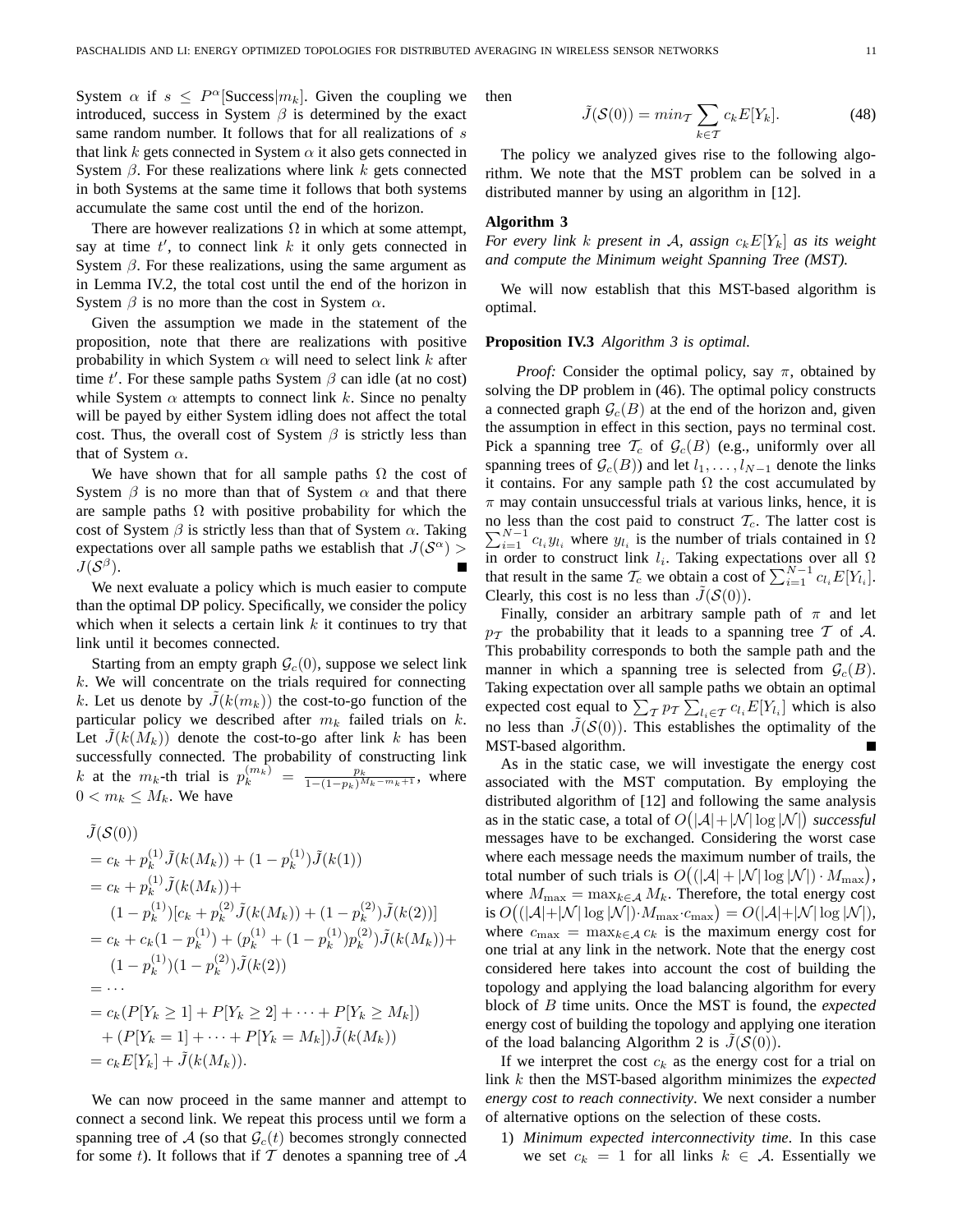seek to minimize the expected time until we construct a connected graph (a spanning tree of  $A$ ).

2) *Mixed cases*. As a way to take into account both the energy cost and time we introduce a fixed "set-up" cost  $c_0$  for each trial on any link. Specifically, we set  $c_k :=$  $c_0 + c_k$  thus penalizing many trials (hence a long time to reach connectivity) even if these trials do not cost a lot in terms of energy.

*1) Numerical results:* We generate networks by uniformly scattering N nodes on a  $10\times10$  square. We assume that the minimum power needed by a node to reach another node is  $d^2$ , where d is their distance. We employ the sigmoid function to relate  $p_k$ , the success probability for trial on link k, with  $d_k$ , the distance between the two nodes incident to  $k$ , i.e.,  $p_k = 2/(e^{d_k^2/50} + 1)$ . We assume that the maximum power of each node is large enough to cover the whole region. The maximum number of trials  $M_k$  for each link k is an integer uniformly drawn from  $[1, 5]$ .

We compare our MST-based algorithm for each cost selection we discussed with the corresponding DP algorithm. All algorithms are run on a computer with Ubuntu-8.04- OS, 2GB of memory, and Intel-XEON-2.00GHz CPU. As expected, our algorithms output the same results as the DP algorithm. However, in terms of running time, our algorithms are much more efficient than DP, which becomes incredibly slow when  $n \geq 5$  and runs out of memory almost every time. In contrast, our algorithms usually take less than 1 second for most instances. Table III shows typical numerical experiments, where NA means that the DP algorithm runs out of memory.

TABLE III MST-BASED ALGORITHM VS. DP.

| MST-based Algorithm |        | DP Algorithm           |        |  |
|---------------------|--------|------------------------|--------|--|
| Running Time        | Result | Running Time           | Result |  |
| $< 1$ sec           | 47.99  | $< 1$ sec              | 47.99  |  |
| $< 1$ sec           | 55.93  | $10.01 \text{ sec}$    | 55.93  |  |
| $< 1$ sec           | 127.84 | $2.45 \times 10^3$ sec | 127.84 |  |
| $< 1$ sec           | 149.42 | $6.21 \times 10^4$ sec | NA     |  |

## *C. Energy Efficient Averaging in Dynamic WSNETs with Limited Horizon Length*

We now turn our attention to the more challenging case where a terminal penalty is incurred when interconnectivity can not be reached within a *small* block of length B, i.e.,  $|\mathcal{N}|$  –  $1 \leq B < \sum_{k \in A} M_k$  such that some policy may fail within B time units. Since solving the DP problem is not practical even for reasonably-sized instances we seek suboptimal solutions. To that end, we will leverage the so-called rollout algorithms introduced in [13].

Rollout algorithms offer approximate solutions to discrete optimization problems using procedures that are capable of magnifying the effectiveness of any given heuristic algorithm through sequential application. In particular, in [13], the problem is embedded within a DP framework, and several types of rollout algorithms are introduced, which are related to notions of policy iteration. It has been proved that under certain conditions the rollout algorithm is guaranteed to improve the performance of the original heuristic algorithm.

The key idea of rollout algorithms is to employ one or more suboptimal policies and use their value function in a policy improvement step. The policy obtained through this step is then applied. To make matters concrete consider the decisions induced by the DP iteration in  $(46)$ , namely, at time t we select link

$$
l = \arg\min_{k \in \{\mathcal{A}, \emptyset\}, \ k \notin \mathcal{E}_c(t)} E\big[c_k + H_{t+1}(\mathcal{S}(t+1))\big], \quad (49)
$$

with the only difference being that instead of using the optimal policy to evaluate the cost-to-go at the next state we use a heuristic/suboptimal policy  $H$  whose cost-to-go is denoted by  $H_{t+1}(S(t+1)).$ 

As policy  $H$  we can employ one of the MST-based heuristics we developed in Sec. IV-C: Algorithm 3 which minimizes expected cost and its special case with  $c_k = 1$  for all k which minimizes the time to reach interconnectivity. More specifically, starting from state  $\mathcal{S}(t+1) = (\mathcal{G}_c(t+1), \mathcal{L}(t+1))$ we apply each one of the MST-based heuristics to compute the expected cost of adding links to  $\mathcal{G}_c(t+1)$  in order to form a connected subgraph of  $A$ . To that end, we can simply  $(i)$ concatenate each connected component of  $\mathcal{G}_c(t+1)$  into one aggregate node g, (ii) form the graph  $\mathcal{G}_{t+1}$  whose node set includes g and all remaining nodes in  $\mathcal N$  that were not included in g and whose edge set includes all links in  $A$  that are not included in  $\mathcal{E}_c(t+1)$ , and then *(iii)* form an MST of  $\mathcal{G}_{t+1}$ . Note that if  $\mathcal{G}_c(t+1)$  contains no cycles then the resulting graph will be a spanning tree of A. Let  $\tilde{J}_{\text{cost}}(S(t+1))$  be the total cost for constructing the MST we just described starting from state  $S(t + 1)$  when we use Algorithm 3 (cf. (48)). Let also  $\tilde{J}_{time}(\mathcal{S}(t+1))$  be the corresponding cost when we use Algorithm 3 with  $c_k$ 's set to one. These costs account for the cost to connect the necessary links but do not account for any potential penalty cost that has to be paid if no connectivity is achieved before the end of horizon. We next describe how such expected penalty costs can be computed.

Suppose that at state  $S(t + 1)$  the computed MST selects links  $1, \ldots, K$ , where each one of these links has already been tried  $m_1, \ldots, m_K$  times, respectively. The time  $Y_k$  needed to connect link  $k = 1, \ldots, K$  has a truncated geometric distribution with parameters  $(p_k, M_k - m_k)$ . Its z-transform is given by

$$
E[z^{Y_k}] =
$$
  

$$
\frac{p_k}{[1 - p_k - (1 - p_k)^{M_k - m_k + 1}]} \sum_{y=1}^{M_k - m_k} (1 - p_k)^y z^y.
$$
 (50)

The z-transform of the total time needed to construct the selected MST is

$$
\prod_{k=1}^{K} E[z^{Y_k}] = \prod_{k=1}^{K} \frac{p_k}{[1 - p_k - (1 - p_k)^{M_k - m_k + 1}]}
$$

$$
\cdot \prod_{k=1}^{K} \sum_{y=1}^{M_k - m_k} (1 - p_k)^y z^y. \quad (51)
$$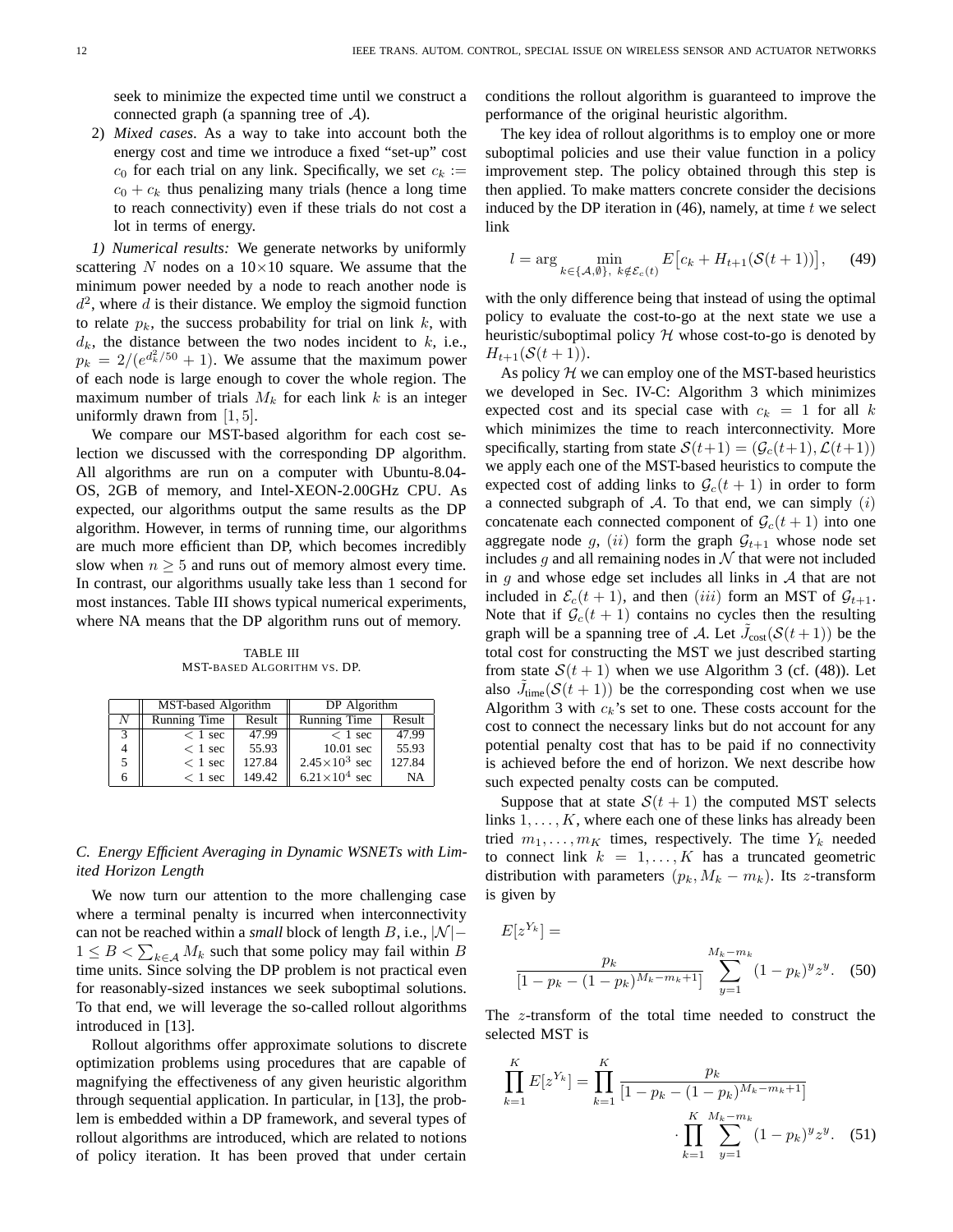The coefficient of  $z^y$ , for  $y = K, \dots, \sum_{k=1}^K (M_k - m_k)$  in (51) is equal to the probability that it will take  $y$  steps to construct the MST. Given that we are at time  $t + 1$ , we can compute the probability, say  $p_{t+1}^F$ , that a penalty cost will be paid by summing up all coefficients of  $z^y$  for all  $y > B - (t + 1)$ . Thus, the expected penalty cost is equal to  $W p_{t+1}^F$ .

Now, at any time  $t + 1$  and state  $S(t + 1)$  with a connected  $\mathcal{G}_c(t+1)$ , policy H does not need to select any links, hence  $H_{t+1}(S(t+1)) = 0$ . Finally, at time B, the policy H has no time to act and for any state  $S(B)$  the cost-to-go is W if  $\mathcal{G}_c(B)$  is not connected and 0 otherwise.

Collecting all of the above and letting  $H_{t+1}^{\text{cost}}(\cdot)$  denote the cost-to-go of the MST-based policy which uses Algorithm 3 we have

$$
H_{t+1}^{\text{cost}}(S(t+1)) =
$$
  
\n
$$
\begin{cases}\n0, & \text{if } \mathcal{G}_c(t+1) \text{ is connected,} \\
W, & \text{if } t+1 = B \text{ and } \mathcal{G}_c(B) \\
\vdots & \text{is not connected,} \\
\tilde{J}_{\text{cost}}(S(t+1)) + Wp_{t+1}^F, & \text{otherwise.} \n\end{cases}
$$
\n(52)

Similarly, we can obtain the cost-to-go  $H_{t+1}^{\text{time}}(\cdot)$  of the MST-base policy that uses Algorithm 3 with  $c_k$ 's set to one. The following algorithm uses both MST-based policies we discussed to obtain an improved policy.

#### **Algorithm 4**

- 1) *Given the current state*  $S(t)$  *and for each link*  $k \in A$ *such that*  $k \notin \mathcal{E}_c(t)$  *consider performing one more trial on* k. Compute the two possible next states  $S(t+1)$  as *in (45) corresponding to a success or failure on link* k*. For each possible next state*  $S(t + 1)$ *:* 
	- a) *Apply Algorithm 3 and compute*  $H_{t+1}^{cost}(S(t + 1))$ *.*
	- b) *Apply Algorithm 3 with the*  $c_k$ 's set to one and *compute*  $H_{t+1}^{time}(\mathcal{S}(t+1))$ *.*
- 2) *Select link* l *such that*

$$
l = \arg\min_{\substack{k \in \{\mathcal{A}, \emptyset\} \\ k \notin \mathcal{E}_c(t)}} c_k + E\big[\min\{H_{t+1}^{cost}(\mathcal{S}(t+1)),\\H_{t+1}^{time}(\mathcal{S}(t+1))\}\big], \quad (53)
$$

*where the expectation is taken with respect to the two possible outcomes for the next state.*

As it has been pointed out in [13] rollout algorithms may not necessarily terminate and can cycle. While the principle of optimality precludes cycling when one applies an optimal policy sequentially, with a suboptimal policy it is possible that a sequence of actions can lead to the exact same state and form a cycle. In our setting this is not possible because we are dealing with a finite number of states and no state gets repeated. To see this note that every action (selection of a link) increases the number of times that link has been tried (which is reflected in  $\mathcal{L}(t)$ ). We summarize this argument in the following proposition.

**Proposition IV.4** *The rollout algorithm introduced in Algorithm 4 is terminating.*

We note that Algorithm 4 is not a distributed algorithm since the approximated cost-to-go function and the link selection process are based on global network information. For each block of  $B$  time units, the total energy cost is associated with connecting the sequence of selected links, which in turn is determined by the network status, the value of  $B$  and the terminal penalty cost W.

*1) Numerical results:* We generate networks by uniformly scattering N nodes on a  $a \times a$  square, where  $a = 20$ . We assume that the minimum power needed by a node to reach another node is  $d^2$ , where d is their distance. The maximum power available at each node is  $\lambda a^2$ . We employ the sigmoid function to relate  $p_k$ , the success probability of trial on link k, with  $d_k$ , the distance of nodes incident to k, i.e.,  $p_k =$  $2/(e^{d_k^2/10}+1)$ . To simplify the calculations we perform, we set  $p_i = 0.1$  if  $p_i < 0.1$ . The maximum number of trials  $M_k$  for link  $k$  is an integer drawn uniformly from the interval  $[1, 10]$ . We set the penalty cost as  $W = 1000 \times \max_{i,j \in \{1,2,\ldots,n\}} d_{(ij)}^2$ .

First, we test the effectiveness of rollout algorithms and how the residual horizon length affects the preference between fast interconnectivity (choosing  $H_{t+1}^{time}(\cdot)$  in (53)) and energy efficiency (choosing  $H_{t+1}^{\text{cost}}(\cdot)$  in (53)). We set  $\lambda = 2$ , so that each node has enough power to cover the whole area (a *dense* network). For various B, we run 20 instances of the algorithm and compute the average number of steps needed and average energy cost required to achieve interconnectivity within the time block of length  $B$ . The results are shown in Tab. IV, where SC stands for "success counts," denoting the number of instances reaching interconnectivity. AS stands for "average steps," denoting the average number of steps needed to reach interconnectivity.  $AE$  stands for "average energy cost," denoting the average total energy consumed.

TABLE IV THE EFFECTIVENESS OF THE ROLLOUT ALGORITHM.

| Б  |    |      |       | 30 |      |       |    |      |       |
|----|----|------|-------|----|------|-------|----|------|-------|
|    |    |      | AЕ    |    |      |       |    |      | AЕ    |
| 10 | 20 |      | 743.1 | 20 |      | 531.3 | 20 | 14.1 | 528.7 |
| 12 | 20 | 13.4 | 947.1 | 20 | 14.9 | 755.6 | 20 | 15.4 | 636.9 |
| 14 | 20 | 14.2 | 707.6 | 20 | 15.4 | 444.6 | 20 |      | 409.7 |
| 16 | 20 | 15.0 | 944.5 | 20 | 15.3 | 805.2 | 20 | 16.0 | 383.5 |

Next we compare the performance of the rollout algorithm with DP in small enough instances so the latter is tractable. The results are in Table V. For DP we report the optimal costto-go starting at  $t = 0$  and the corresponding running time. For the rollout algorithm we report its performance (average over 50 runs), running time, and "success counts," denoting the number of instances reaching interconnectivity. Clearly, the rollout is much faster and for most instances its performance is close enough to DP. There are however two cases with small  $B(B = 5)$  when rollout instances will pay a penalty while the optimal policy manages to avoid it; in these cases the rollout performance is much worse than DP.

Next, we assess the scalability of the algorithm. In this scenario, we set  $\lambda = 0.3$ , which is perhaps closer to practical *sparse* sensor network deployments. We gradually increase the number of nodes and record the time needed to make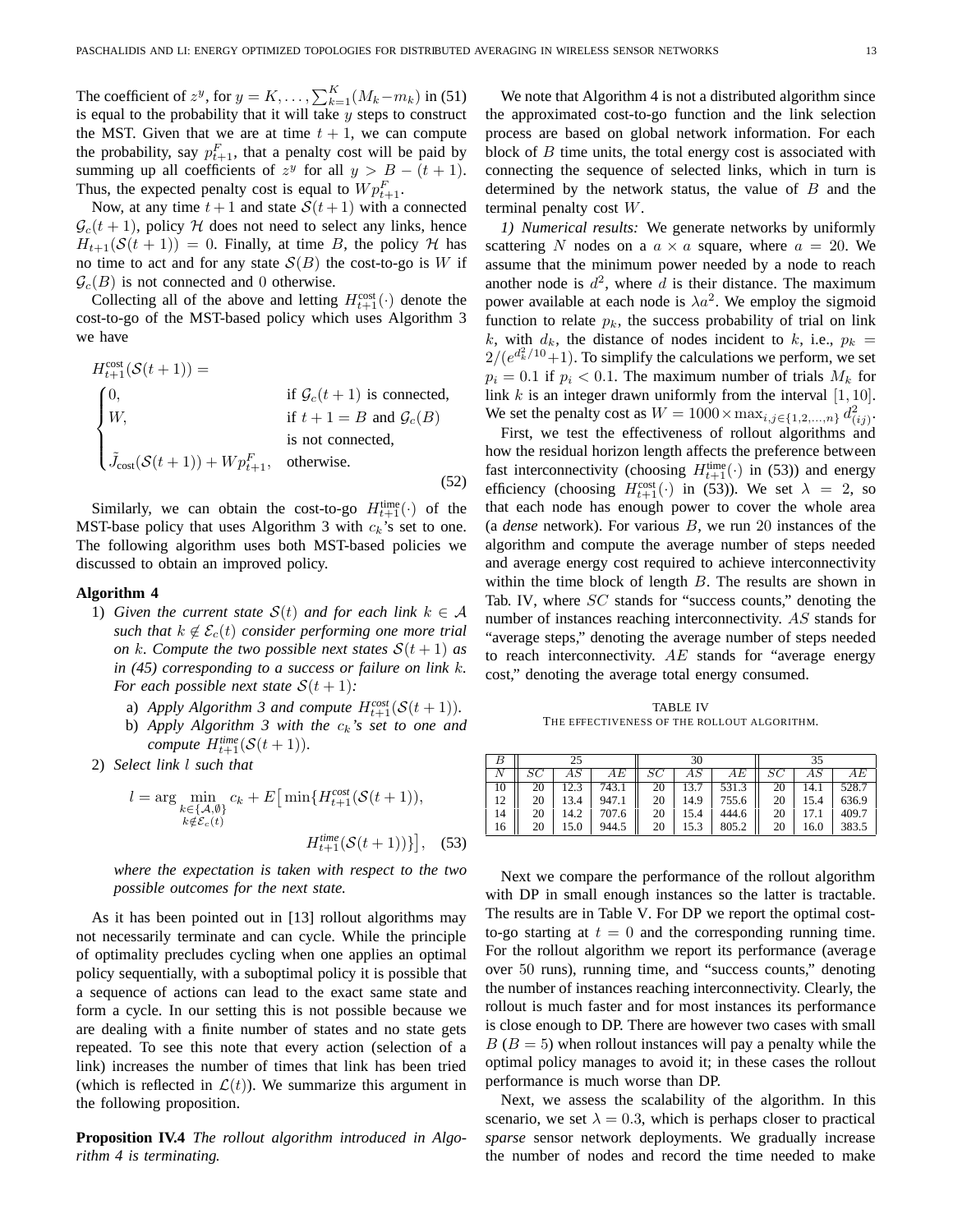TABLE V THE SUB-OPTIMALITY OF THE ROLLOUT ALGORITHM.

|             |                  | DP Algorithm       | Rollout Algorithm |                       |    |  |  |
|-------------|------------------|--------------------|-------------------|-----------------------|----|--|--|
| В           | $\mathcal{J}(0)$ | Time               | Rollout           | Time                  | SC |  |  |
|             | 3 Node Case      |                    |                   |                       |    |  |  |
| 5.          | 166.69           | $0.23$ sec         | 1628.1            | $\overline{0.18}$ sec | 49 |  |  |
| 10          | 46.68            | $0.44 \text{ sec}$ | 48.40             | $0.19 \text{ sec}$    | 50 |  |  |
| 15          | 46.68            | $0.65$ sec         | 47.27             | $0.20$ sec            | 50 |  |  |
| 4 Node Case |                  |                    |                   |                       |    |  |  |
| 5.          | 2792.5           | 341.49 sec         | 6390.7            | $0.79 \text{ sec}$    | 46 |  |  |
| 10          | 87.54            | 668.95 sec         | 89.23             | $0.76$ sec            | 50 |  |  |
| 15          | 84.10            | 994.15 sec         | 86.03             | $0.77 \text{ sec}$    | 50 |  |  |

a decision using our rollout algorithms (cf. Eq. (53)). The results are in Table VI. The first column lists the total number of nodes. In the second column, the first number is the number of total potential links while the second number is the number of links in a complete graph with the same number of nodes. The third column corresponds to the running time for each iteration of the rollout algorithm. Notice that although  $\rho$  is small in our setting, the network contains many links, even compared to the complete network.

TABLE VI THE EFFICIENCY OF THE ROLLOUT ALGORITHM IN A SPARSE NETWORK.

| $\boldsymbol{n}$ | Link Density | Decision Time (sec) |
|------------------|--------------|---------------------|
| 10               | 68/90        | 0.32                |
| 20               | 242 / 380    | 2.97                |
| 30               | 474 / 870    | 11.66               |
| 40               | 928 / 1560   | 50.01               |
| 50               | 1296 / 2450  | 104.21              |
| 60               | 2276 / 3540  | 447.75              |

We conclude that our rollout algorithm works quite well in all instances. In almost all randomly generated instances, it produces a suboptimal policy which can reach network interconnectivity within the limited horizon length. We observed that as the limited horizon length  $B$  increases the algorithm tends to prefer the minimum cost MST-based policy (i.e.,  $H_{t+1}^{\text{cost}}(\cdot)$  wins in the minimization appearing in (53)), which is not surprising given that the risk of paying a penalty is reduced. Moreover, as Table VI indicates, our rollout algorithm is scalable and can efficiently output suboptimal solutions within a reasonable running time even for large-scale instances.

### V. CONCLUSIONS AND FUTURE WORK

In this paper, we considered the problems of constructing energy efficient topologies in WSNETs which are preferable for running consensus/averaging algorithms. First, for the case of static networks, we considered the problem of constructing a minimum power bidirectional spanning tree. Constructing the tree is an NP-complete problem. We provided a mixed integer programming formulation and several methods for constructing good feasible solutions. Two of our methods can be implemented in a distributed manner and are based on running well known graph algorithms (shortest path, minimum weight spanning tree) on an appropriately designed augmented graph. Computationally, both methods are very efficient and can yield solutions on the order of minutes for moderate instances (of about 50 nodes). Further, an illustrative set of numerical results shows that the solutions we obtain are close to optimal  $(0\% - 8\%$  in both dense and sparse network instances).

Second, for the case of dynamic networks, we considered the problem of constructing an interconnected network using minimal energy. We posed the problem as a dynamic programming problem and established a number of structural properties. We studied approximate/suboptimal algorithms that are more accommodating of large-scale instances. To develop these approximate algorithms we first considered a scenario where there is a large enough horizon over which a connected network needs to be built. We established that in such a regime a policy that solves a minimum spanning tree problem is optimal. In the more general case where the horizon is not large enough we developed a rollout algorithm which leverages the MST-based solutions. Through numerical results we demonstrated that the proposed rollout algorithm is effective and efficient-enough to handle large problems. Future work will consider distributed algorithms for the limited horizon case.

#### **REFERENCES**

- [1] I. C. Paschalidis and B. Li, "On energy optimized averaging in wireless sensor networks," in *Proceedings of the 48th IEEE Conference on Decision and Control*, Shanghai, China, December 2009, pp. 3763–3768.
- [2] V. Shnayder, M. Hempstead, B. Chen, G. Allen, and M. Welsh, "Simulating the power consumption of large-scale sensor network applications," in *Proceedings of the 2nd International Conference on Embedded Networked Sensor Systems (SenSys 04)*, 2004, pp. 188–200.
- [3] S. Boyd, A. Ghosh, B. Prabhakar, and D. Shah, "Randomized gossip algorithms," *Joint issue of the IEEE Transactions on Information Theory and IEEE/ACM Transactions on Networking*, vol. 52, no. 6, pp. 2508– 2530, 2006.
- [4] A. Dimakis, A. Sarwate, and M. Wainwright, "Geographic gossip: Efficient aggregation for sensor networks," in *Proceedings of the 5th International Conference on Information Processing in Sensor Networks (ISPN 2006)*, Nashville, TN, 2006.
- [5] M. DeGroot, "Reaching a consensus," *Journal of the American Statistical Association*, vol. 69, no. 345, pp. 118–121, 1974.
- [6] J. Tsitsiklis, "Problems in decentralized decision making and computation," Ph.D. dissertation, Department of EECS, MIT, Cambridge, MA, 1984.
- [7] A. Jadbabaie, J. Lin, and A. S. Morse, "Coordination of groups of mobile autonomous agents using nearest neighbor rules," *IEEE Transactions on Automatic Control*, vol. 48, no. 6, pp. 2953–2958, 2003.
- [8] R. Olfati-Saber and R. Murray, "Consensus problems in networks of agents with switching topology and time-delays," *IEEE Transactions on Automatic Control*, vol. 49, no. 9, pp. 1520–1533, 2004.
- [9] V. Blondel, J. Hendrickx, A. Olshevsky, and J. Tsitsiklis, "Convergence in multiagent coordination, consensus, and flocking," in *Proceedings of the Joint 44th IEEE Conference on Decision and Control and European Control Conference (CDC-ECC05)*, Seville, Spain, 2005, pp. 2996– 3000.
- [10] A. Olshevsky and J. Tsitsiklis, "Convergence speed in distributed consensus and averaging," *SIAM Journal on Control and Optimization*, no. 1, pp. 33–55, 2009.
- [11] D. Bertsekas and J. Tsitsiklis, *Parallel and Distributed Computation: Numerical Methods*. Prentice Hall, 1989.
- [12] R. Gallager, P. Humblet, and P. Spira, "A distributed algorithm for minimum-weight spanning trees," *ACM Transactions on Programming Languages and Systems*, vol. 5, no. 1, pp. 66–77, 1983.
- [13] D. Bertsekas, J. Tsitsiklis, and C. Wu, "Rollout algorithms for combinatorial optimization," *Journal of Heuristics*, vol. 3, pp. 245–262, 1997.
- [14] J. Tsitsiklis, D. Bertsekas, and M. Athans, "Distributed asynchronous deterministic and stochastic gradient optimization algorithms," *IEEE Trans. Automat. Contr.*, vol. 31, no. 9, pp. 803–812, 1986.